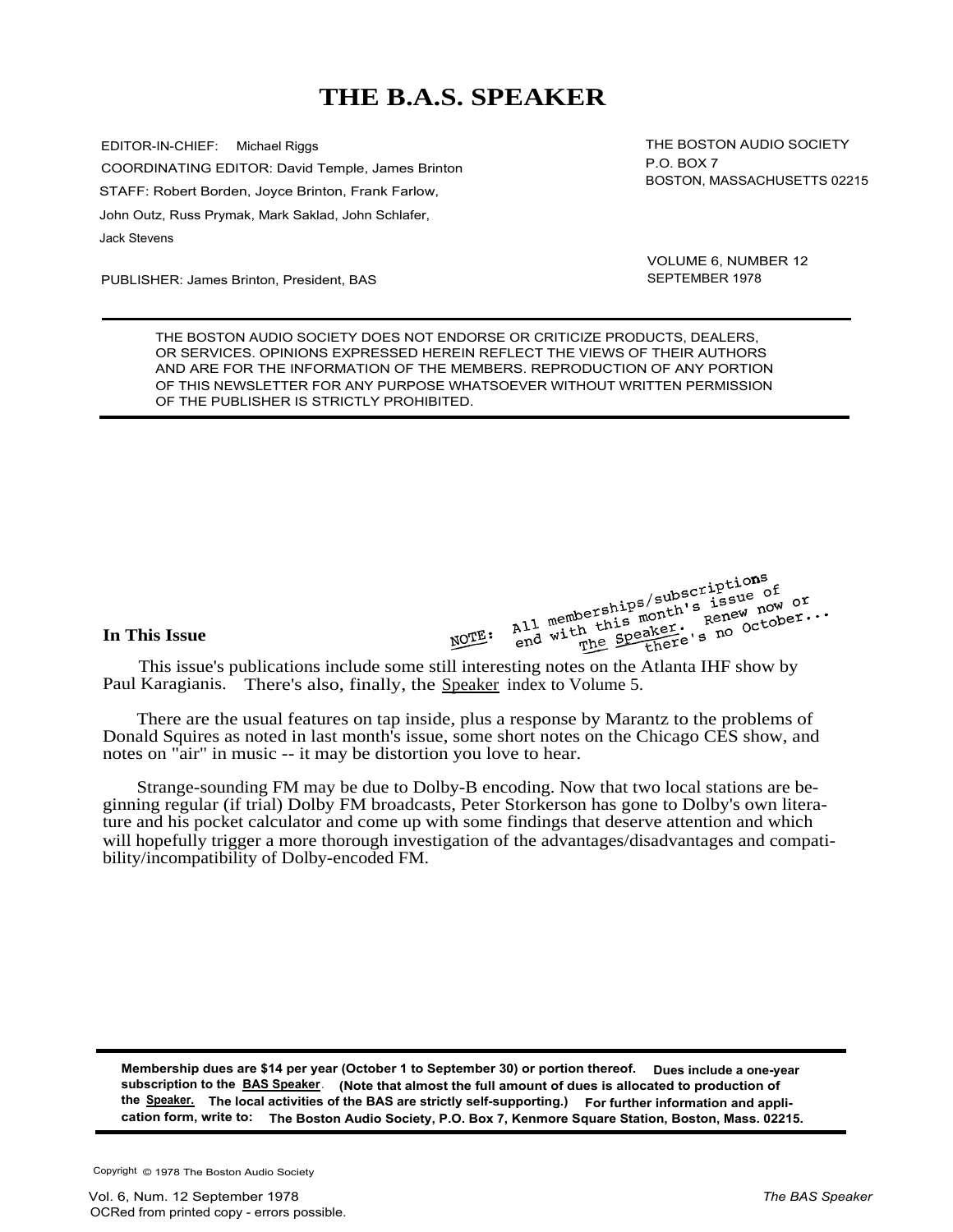Ads are free to members only for their personal use. No commercial, non-member, or non-hifi advertising will be accepted.

## **For Sale**

- \*Pair of Rogers LS3/5A's (teak), less than six months old, \$350; bases for same, \$25. 923-2179 after 6 PM.
- \*Audio Research Tympani I-C, black, chrome stands, mint, \$900; Quatre DG-250 with latest mods, \$300; Dynavector DV-505 tone arm, as new, \$200. All prices include shipping. Call (415) 494-3474, evenings.
- \*Berning EA-150 hybrid amplifier, used three months. George Rowbottom, 7 Wilson Road, Annapolis, MD 21401, (301) 224-4848 days.
- \*Dynaco PAT-5, \$120; Dynaco ST-400, \$240. Call (617) 598-6392 (Swampscott).
- \*Teac AN-300 outboard Dolby, metered four-channel or two in and out simultaneously, in carton, \$200; Sony SQD-2020 four-channel adaptor, RM=SQ or synthesized rear channels, \$100; Teac A3300/3340 tape deck service manual, \$6. Rudy Boentgen, (617) 664-5239, evenings.
- \*Nortronics QM4 Tapemates recorder care kit, brand new, never opened, \$15 postpaid. Clyde Parrott, 3070 Seneca Court, Columbus, IN 47201.
- \*New Connoisseur BD2/A turntable with Shure V15-III, perfect condition, \$170. Call (617) 272- 7759 or (617) 273-1596.
- \*Used pre-recorded tapes, \$3/reel postpaid. Send for list. Carlos E. Bauza, GPO Box 1220, San Juan, PR 00936.
- \*Rogers LS3/5A's, practically new, with custom walnut-oak stands, \$340; Rogers A75 Series II integrated amp, new, matches well with above, \$250. Both for \$550. (401) 783-3255 (Rhode Is $l$ and $\overline{l}$ .
- \*Advent 100A Dolby, 110-220 Volt model, \$150. P.O. Box 132, Weare, NH 03281, (603) 529- 2132.

\*Rogers LS3/5A mini-monitors, new 7/1/78, \$400/pair; Cizek Model 2, \$210/pair; Advent 300 receiver, \$200; Phase Linear 400 amplifier with 29, 000 mics supply capacitance, \$350. Call Tom at (313) 588-1540 6-11 PM EDT.

\*Marantz 7C preamplifier and Marantz 15 amplifier, both in excellent condition, best offer. Harry Maynard, 14 Charcoal Hill, Westport, CT 06880, (203) 226-1394.

\*Yamaha TC-800GL deluxe cassette deck, \$250; Tandberg 3541 open-reel stereo deck, \$350; Dokorder 7140 open-reel four-channel deck, \$350; Concertone 801A open-reel stereo deck, \$75; Concord 550 open-reel stereo recorder, \$60; Viking 807 open-reel transport and playback head, \$20; BIC 960 with Grado F3+, \$125; Heath BC-1 AM tuner, \$10. You pay shipping. Call Bill Calkins at (805) 659-3219 evenings, or write P.O. Box 6353, Ventura, CA 93003.

\*Bryston PRO-3 amplifier, \$525. Call Dick at (617) 777-0598.

\*AEA preamp, \$450; AEA pre-preamp, \$129; PSII phono preamp, \$85; Rega 3 turntable w/o arm, \$235; AKG P8ES, \$95; KMAL M9BA tone arm, \$109; Acoustat X's, \$1, 600/pair. All equipment is in VEC w/all warranty cards. Shipped UPS prepaid. Call (703) 951-0135 nights after 8 PM.

\*Marantz 3800 preamp, excellent condition, includes walnut cabinet and all original packing materials, \$380.  $\hat{C}$ all (60 $\hat{O}$ 3) 432-9477 after 6 PM and ask for Wayne Bovi.

\*Levinson JC-1AC, mint condition, \$100. Gary Vart, 10973 Lavinia Drive, St. Louis, MO 63123, (314) 849-0876.

- \*Dynaco 416 power amp, built from kit, tested, meets all specs, mint condition, in warranty, \$600. Call  $(617)$  354-3213.
- \*Win Labs tone arm, strain-gauge cartridge, and power source, \$225 or best offer. No-cost bonus for Thorens 125 owners: above mounted on custom walnut board with Supex autolift. Call Frank Lundy (California) at (213) 993-1343, days, or at (213) 887-7241, evenings.

\*Infinity Servo-Statics, rosewood, mint condition, all panels new, transferrable warranty, \$1, 400; Van Alstine Double Dyna 400 with latest modifications, capacitor bank, VU meters, and two-speed fan, \$800; Decca electric tone-arm lift with remote control, \$25; Decca record sweeper, unused, \$15; Radio Shack SPL, \$25. Call (617) 648-4191 before 8 PM EST.

\*Quatre Gain Cell pre-preamp, \$100; Grace G-940 tone arm, \$70. Both absolutely perfect. Paul Trevithick,  $(617)$  484-0912.

\* Channel Master 4409 FM antenna. Six-element Yagi, excellent performance, good condition. \$15. Bob Borden, (617) 276-3417 days, (617) 475-4817 evenings.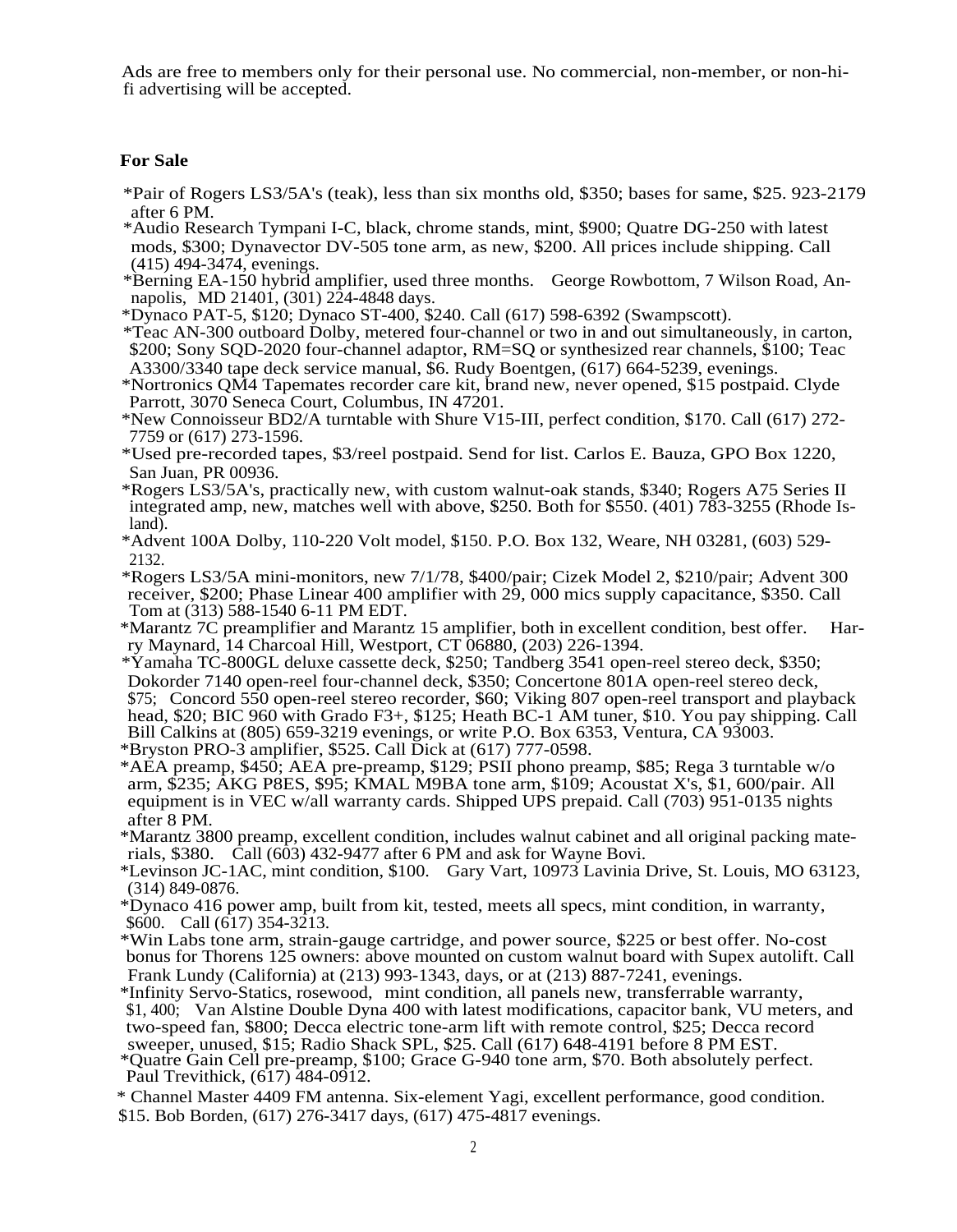#### **Wanted**

\*Audio Research D-75 or D-75A. Richard Manery, 6675 Faber Crescent, Delta, British Columbia, Canada V4E 1K1, (604) 594-1928.

\*7 1/2 ips tape of "Rigoletto, " directed by James Levine last winter in a WGBH simulcast, with MacNeil in the lead role. I want to copy Act II, which was erased inadvertently. H. Saint-Gelais, Salem, (617) 744-8453.

\*I have some very old 15" discs that I would like transcribed onto open-reel tape or cassette. My present tapes are worn out, and I have not been able to find anyone with a turntable this large. If anyone has access to this type of equipment, I would like to hire him to transcribe a few of these old records. Paul Trevithick, 2 York Road, Belmont, MA 02178.

## **The Late Mr. Audio Is Risen**

In the February 1978 Speaker on p. 25 there was mention of "the late Mr. Audio's Bimonthly." The magazine has been revived. A partner and I have taken over publication and issue no. 3 will be out in September (1978) -- honest!

Our new address is Mr. Audio's Bimonthly, P.O. Box 3022, Monterey, CA 93940. -- Dow Williams (California)

## **SLAS Spawns Audio Horizons**

The newsletter of the Saint Louis Audio Society has carried reviews of esoteric audio equipment in recent months. These reviews were written by SLAS member Len Hupp for the SLAS newsletter under the mock title The Audio Cryptic. Once the BAS Speaker publicized the existence of these reviews, the SLAS was deluged with requests for membership information from out-of-state applicants. Apparently many BAS members are eager to find an added source of information about audio products.

Meanwhile several members of the SLAS, myself included, had been so highly impressed with Len's abilities as an audio journalist that we began a campaign to convince him to start his own "underground" magazine. By this time he was already furnishing reviews to Audiogram and Sensible Sound, which also recognized his value as a reviewer. At length we prevailed over his evanescent modesty. He will publish under the more serious title Audio Horizons (Mr. Aczel was not amused by the earlier title) at regular but unspecified intervals, maybe even quarterly. Subscriptions will cost \$18 for 6 issues (\$24 foreign). The Address is Audio Horizons, P.O. Box 10973, Saint Louis, MO 63135.

The Saint Louis Audio Society newsletter will revert to its sleepy monthly publication schedule. We will continue to run articles by Len and other members, and we welcome members from out-of-state, but we felt that the coverage given us in the Speaker because of Len's contributions might have given rise to expectations that would not be met. Our newsletter has averaged four pages of single spaced typewritten copy per month over the past two years, and will probably continue at this modest level. Anyone wishing to join may do so by sending the \$10 yearly dues to the SLAS, 7435 Cornell, Saint Louis, MO 63130. Our membership is from date of joining -- we do not have back issues of the newsletter. <br>-- Wylie R. Williams. President. SLAS -- Wylie R. Williams, President, SLAS

## **The Revox Buzz**

Shortly after receiving my Revox A77 MkIV I began to notice a single frequency buzz in both channels (using headphones). At first I thought it was just on playback and was close to inaudibility, but then realized that it was getting onto the tape when recording -- and at a higher level. I would estimate it was at a level of about -45 dB. Record level settings seemed to have no effect on the buzz level.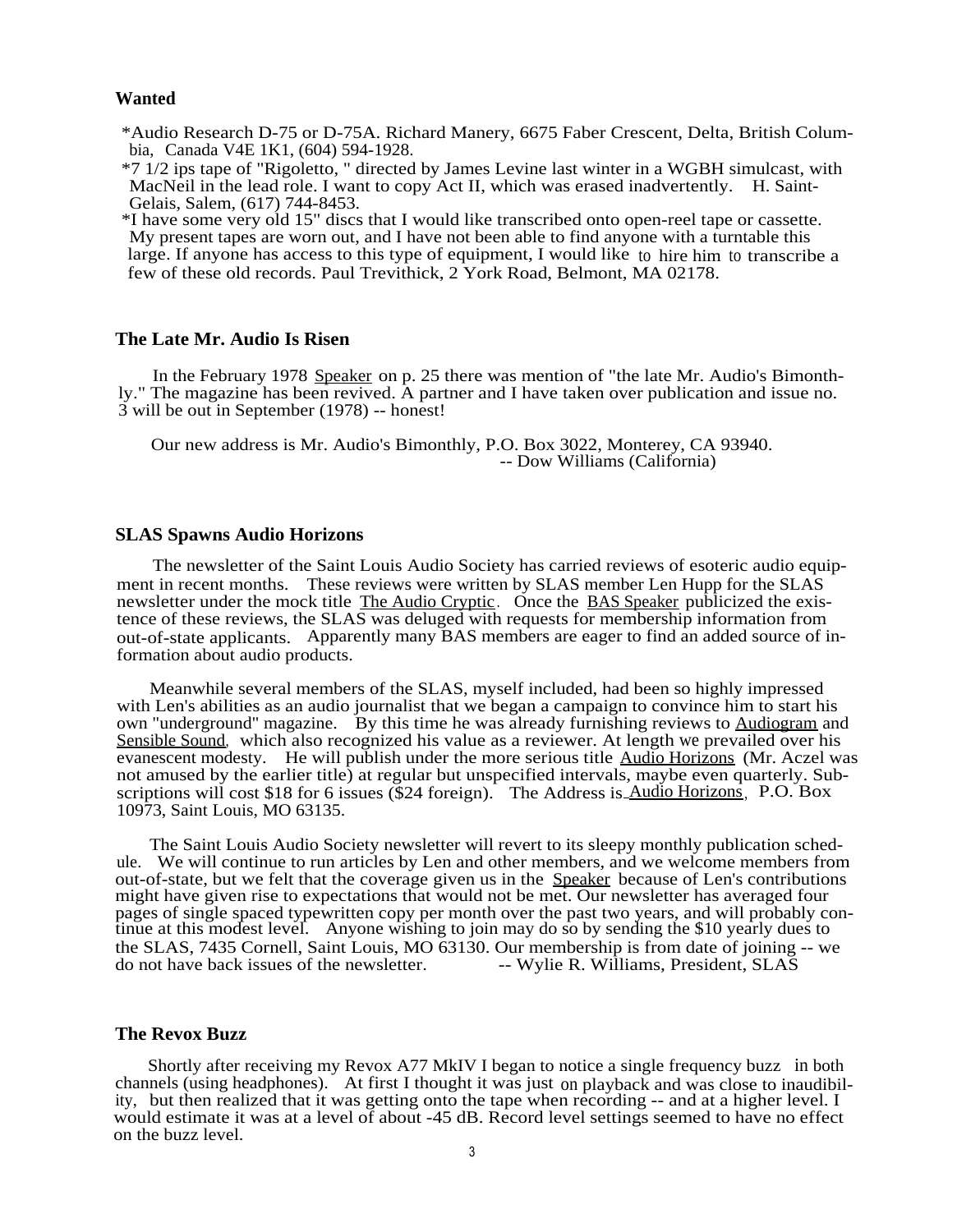After much letter writing to Revox they suggested a local Revox authorized service station for warranty repair. At first, the service station, Danby Radio Corp. in Philadelphia, had trouble detecting the noise, but determined it originated with the speed control -- it was 1600 Hz at 7.5 ips and 800 Hz at 3.75 ips. However, after calling Revox they still were unable to find out the proper fix (Revox was no help), so apologetically returned the deck to me, suggesting I try contacting Revox myself. This I did, and Nashville admitted that in "some" Mk IV's the servo control signal leaks into the record circuits. They sent the fix to Danby, who promptly fixed the deck and were pleased that I had coaxed Revox into admitting the problem and supplying a method of fixing it. (Revox's service facility in New York did not know how to fix it either!)

The happy conclusion of this episode would have been difficult to reach without the high level of interest and technical skill provided by Dan Greenfield and his technician Troy at Danby Radio Corp., 15 South 21st Street, Philadelphia, PA 19103. I was impressed by their honesty and real interest in a somewhat esoteric problem. Members who have read some of my previous contributions are no doubt aware of my strong leanings toward purchasing from discounters, and my general ambivalence toward "high end" dealers selling at list. At the same time I would recomment someone purchasing a high-end tape deck use a technically skilled and honest dealer if the purchaser is unable or unwilling to at least adjust his deck for the tape he uses. Unfortunately, I suspect that many, if not most, high-end dealers are not nearly as technically skilled as they would have you believe. Danby Radio has no decent showroom (the store is quite small), but my experience with them, including discussions of tape decks in general, has convinced me that they can and will provide that extra measure of technical support that can make paying list price worthwhile for many people.

Meanwhile, back to my now buzzless Revox. -- Bob Sellman (New Jersey)

#### **Tuner Testing and Dynamic Range**

I am perplexed by the inconsistencies between measurements of tuners by different reviewers. For example, Popular Electronics, in its January 1977 issue, and Consumer Guide to Stereo & Tape Equipment, in its Winter 1976 issue, both have reviewed the Sansui TU-9900, with the following results:

|                          | <b>Popular Electronics</b> | <b>Consumer Guide</b> |
|--------------------------|----------------------------|-----------------------|
| Greatest Quieting, Mono  | 74 dB                      | 84 dB                 |
| Stereo THD, Wide, 100 Hz | $.32\%$                    | $1\%$                 |
| <b>AM Rejection</b>      | 71 dB                      | 58 dB                 |
| Separation, Wide, 100 Hz | 60 dB                      | 43 dB                 |

I have noted other seemingly significant discrepancies between Stereo Review's and Audio's profiles of FM tuners, Since an FM tuner's real-world performance is supposed to correlate with its electrical measurements, it seems that consistent data could be of considerable value to the consumer. Does anyone have an explanation or suggestions regarding the above?

Also, what is the maximum S/N needed in a tuner to reproduce the greatest dynamic range found in a live broadcast of uncompressed classical music? My impression is 75 dB in stereo (105 dB crescendos in a quiet hall with a 30 dB noise floor), but I'm not sure. in a quiet hall with a 30 dB noise floor), but I'm not sure. -- Michael P. Ziecheck (Vermont)

The results Ziecheck quotes suggest that Consumer Guide used the manufacturer's data sheet and that Hirsch reported his actual test results on a particular tuner. For example, .1% distortion looks like a manufacturer's maximum spec. The difference in noise may have resulted from measuring with the tuner tuned according to its center-of-channel meter, which may not have been precisely aligned by the manufacturer. It could also suggest that the manufacturer uses an A-weighting or external subcarrier (19 and 38 kHz) filter for this measurement. Generally, measurements by a particular reviewer will be consistent, but with FM tuners especially, they will tend to reflect the specific peculiarities of his test bench. Also, some distortion measurement techniques include noise as well, while others separate out the distortion products.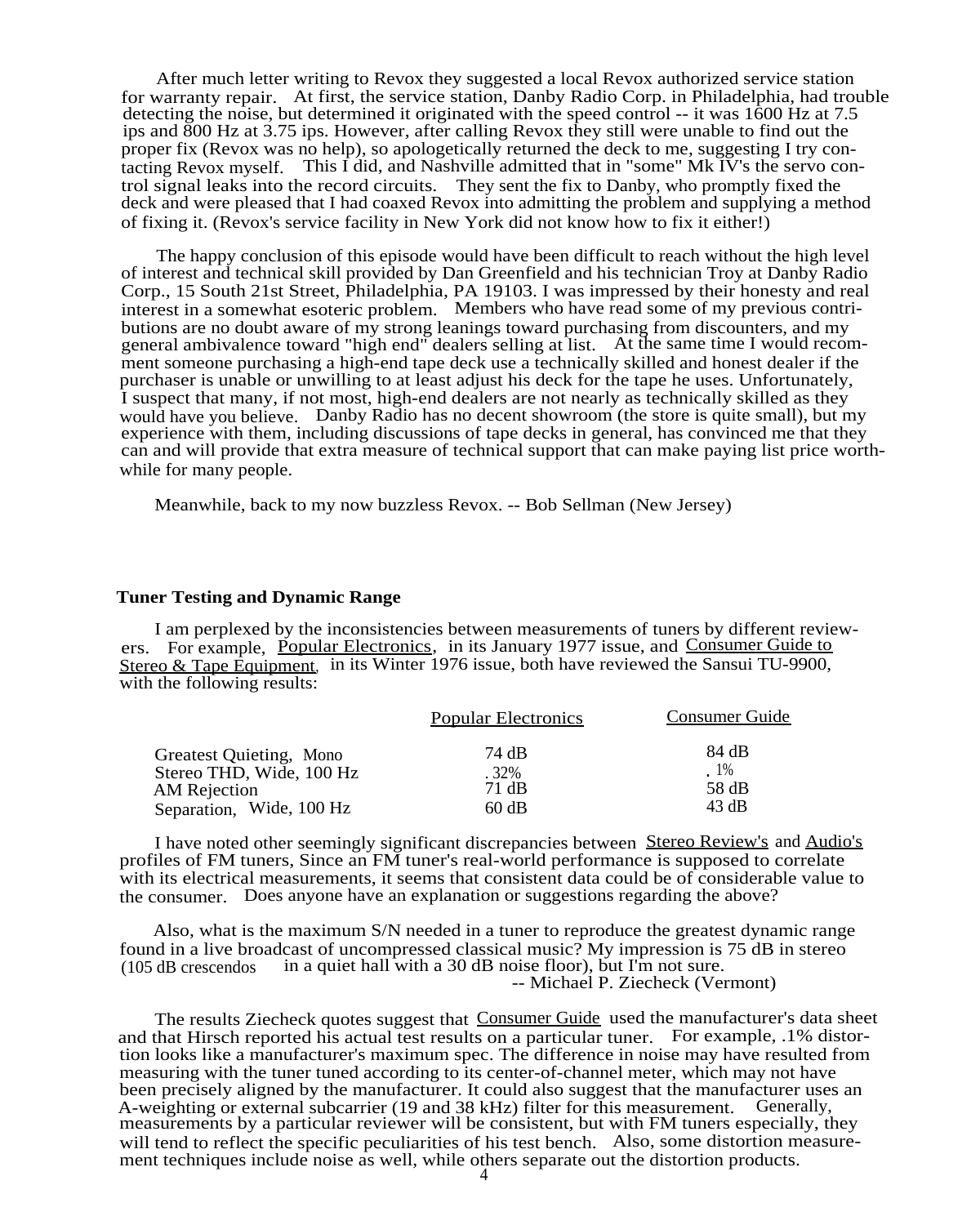Ziecheck's estimated S/N figure is dead on. Although the noise floor in Symphony Hall may be slightly higher than 30 dB, WGBH's "Adventures in Sound" broadcasts two years ago had hiss levels in that region (although hum was slightly greater). WBUR has been playing dbx-encoded concert tapes for the past year, and these tapes seem to require the full dynamic range of the station's excellent signal chain -- 75 to 80 dB. All these figures are unweighted, which means that much FM programming in Boston has a dynamic range in excess of that of a tape recorder without noise reduction. -- Scott Kent (Massachusetts) -- Scott Kent (Massachusetts).

#### **Marantz Responds to BAS and Squires**

We are in receipt of your letter of July 16, 1978 (see BAS Speaker, August 1978, page 4) referring to the problem Mr. Squires has had with his Marantz Model 2240B and Brands Mart ( sic) Sound Service.

We have apologized to Mr. Squires for all of the delays which unfortunately we don't have much control over. As soon as we learned of the difficulty he was having, we requested that Mr. Squires forward his 2240B to our branch facility in New York for immediate repair; we also contacted the people responsible for the delay at Brands Mart (sic) Sound Service.

In regard to the scratch on the top panel of his unit, we are very sorry and we are forwarding a new metal cover to Mr. Squires which can easily be replaced by the customer. However, the pilot light is not a consumer serviceable item.

We hope that Mr. Squires will regain his confidence in our product and we apologize for all of the delays and inconvenience that Brands Mart  $(sic)$  Sound Service and our company may have caused. Jeffrey A. Kirk, Manager, Warranty Administration

## **Dolby FM May Be Dangerous to Your Signal**

(Editor's Note: Two local stations broadcasting classical music are presently using "Dolby-B" model 334 broadcast encoders. At a glance one would expect benefits to the user with an appropriately equipped tuner or to a user outboarding a de-emphasis network and a Dolby-B decoder. And Dolby Labs promises a measure of "compatibility" with non-Dolby-equipped systems.

The promised benefits include improved signal-to-noise ratio. Dolby claims an approximate 9-dB improvement for FM at higher frequencies but fails to state clearly that this is a figure arrived at using rock music, not classical music with its wider dynamic range and differing typical FM modulation levels. Here it is alleged by others that the apparent difference is more like 4 dB. (Note: Is the 4-dB worth it? A dbx 117 set at 1.2 compression, could yield a 12 dB SNR improvement in a station having a 60-dB basic SNR with the signal properly expanded. And as Adventures in Sound has proven RF signal processing may not be necessary at all.) But there also are hard-wired problems inherent in the system -- the model 334 encoder uses a full-wave detector while almost all Dolby-B decoders use half-wave detectors. This is a built-in incompatibility.

Also, it appears that the two local stations, at least, use different "Dolby reference levels" making re-calibration between stations necessary; an inconvenience if a listener knows about it, a fidelity buster if he does not.

Finally, since there are far more non-Dolby tuners available than otherwise, the compatibility question is real, and it is here that the system appears to break down. "Compatible" Dolby-B appears to act much less gently upon the signal than alleged; rather like a clumsy frequency and amplitude-sensitive compressor. Control room A-B comparisons between the raw and Dolby-B encoded-decoded signal are said to have revealed noticeable degradation in sonic quality, and worse effects (especially in the midrange) when the "compatible" signal is not decoded.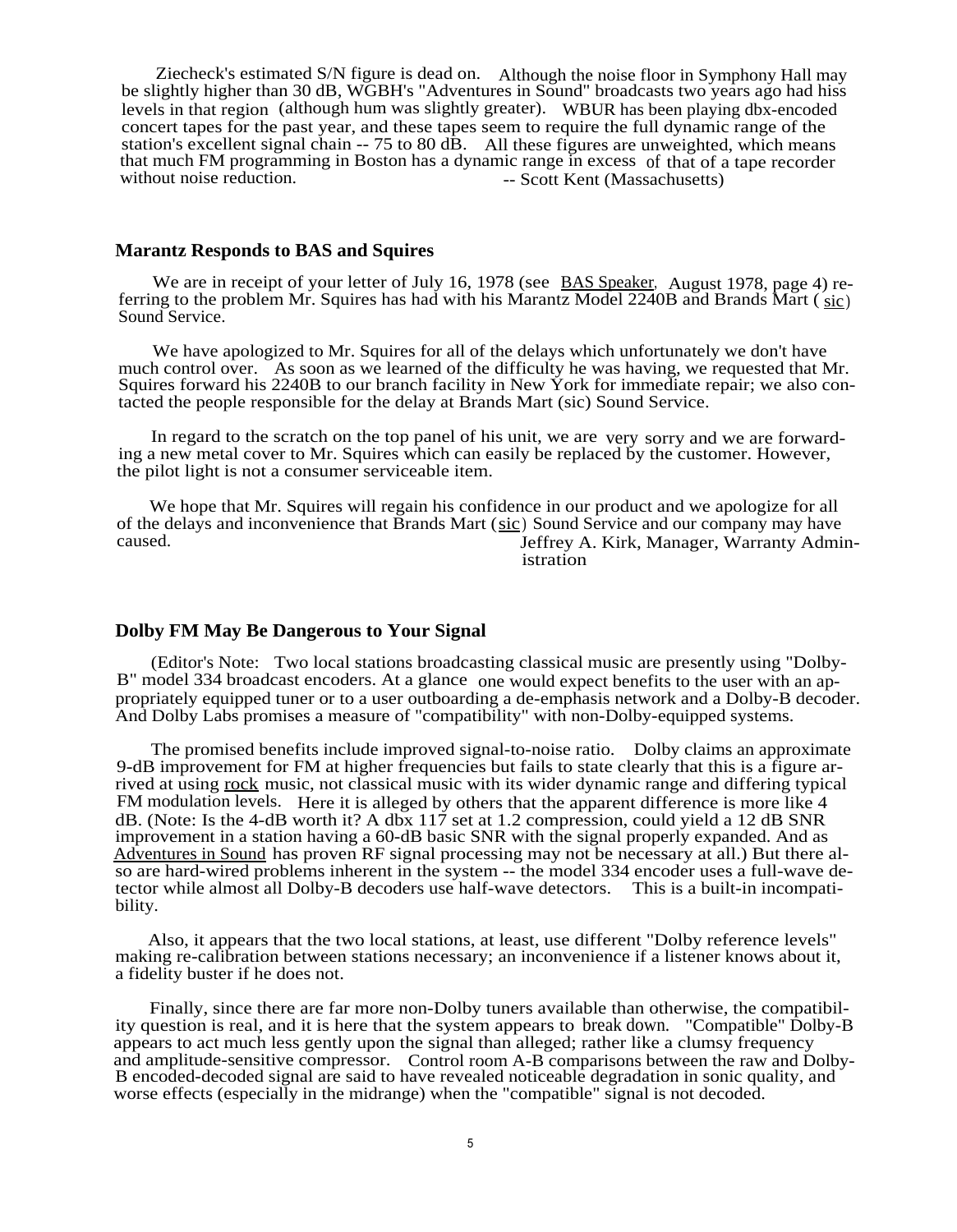

Fig. 1. Dolby recommended network to "adapt" 75 µsec output to 25 µsec operation







Fig. 3. Transfer characteristic of B-type Dolby encoding at 1 kHz and 5 kHz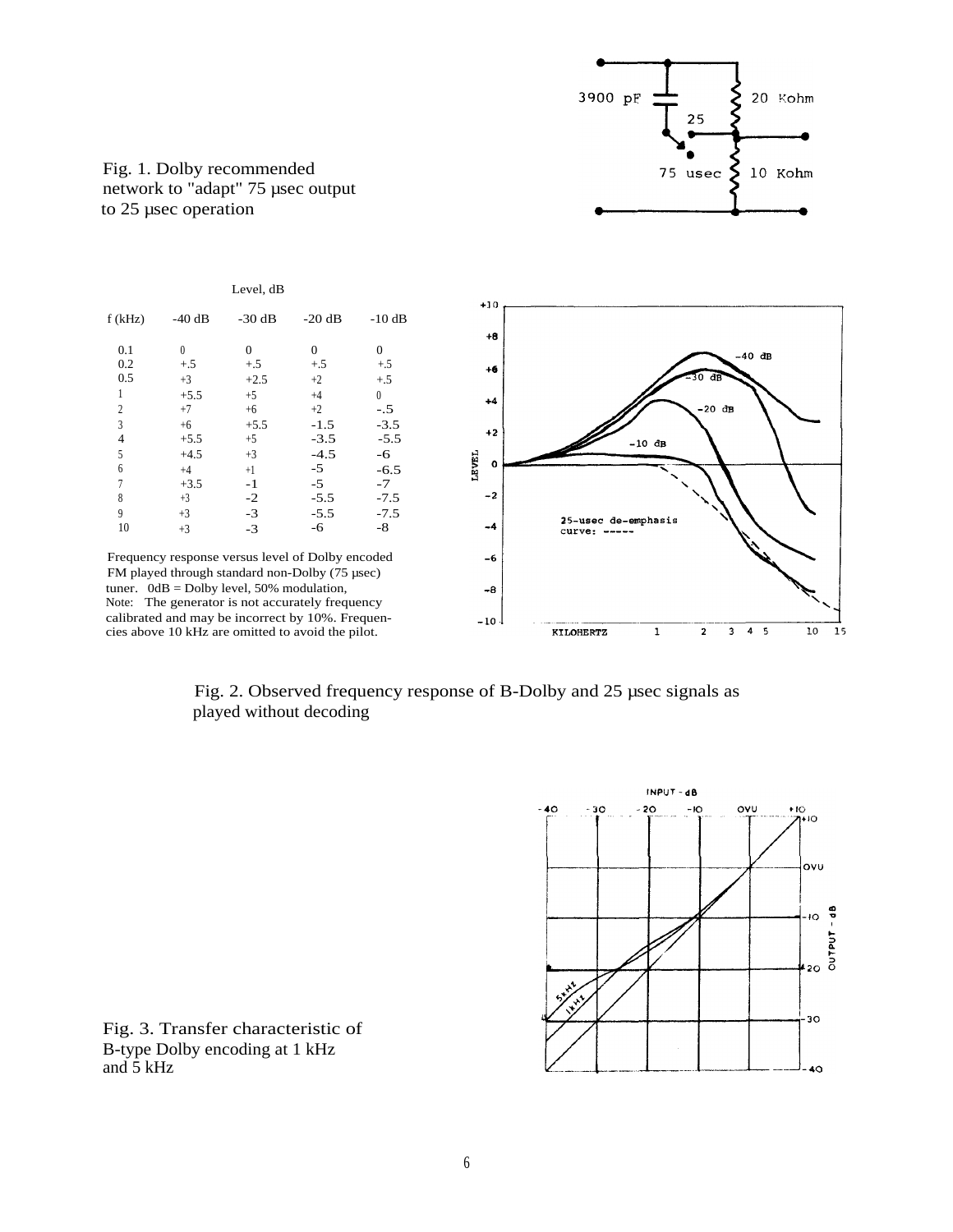

Fig. 4. B-type Dolby record processing characteristics. When added to Fig. 5 they give the overall response that should accrue to playback of a B-type Dolby encoded signal

| Attenuation, dB |           |           | conventional<br>0 <sub>dB</sub> |                                                                   |
|-----------------|-----------|-----------|---------------------------------|-------------------------------------------------------------------|
| f(kHz)          | $75$ µsec | $25$ µsec | Difference                      |                                                                   |
|                 | 0.1       | $\theta$  | 0.1                             | $-2$<br>-----<br>r                                                |
| C               | 2.7       | 0.4       | 2.3                             | فلمجمع<br>子                                                       |
| 3               | 4.7       | 0.9       | 3.8                             | $-4$                                                              |
|                 | 6.6       | 1.4       | 5.2                             | Response<br>್ಕೃ                                                   |
|                 | 8.2       | 2.1       | 6.1                             |                                                                   |
| <sub>6</sub>    | 9.5       | 2.7       | 6.8                             | $-6$                                                              |
|                 | 10.7      | 3.4       | 7.3                             |                                                                   |
| 8               | 11.8      | 4.1       | 7.7                             | $-8$                                                              |
| 9               | 12.8      | 4.7       | 8.1                             |                                                                   |
| 10              | 13.7      | 5.4       | 8.3                             |                                                                   |
| 11              | 14.4      | 6         | 8.4                             | $-10$                                                             |
| 12              | 15.2      | 6.5       | 8.7                             | 10,000<br>1000<br>100<br>5<br>$\mathbf{z}$<br>5<br>$\overline{c}$ |
| 13              | 17.1      | 8.1       | 9                               | Frequency-Hz                                                      |

Fig. 5. The high-frequency attenuation difference between 75 µsec and 25 µsec (normalized to 75 µsec)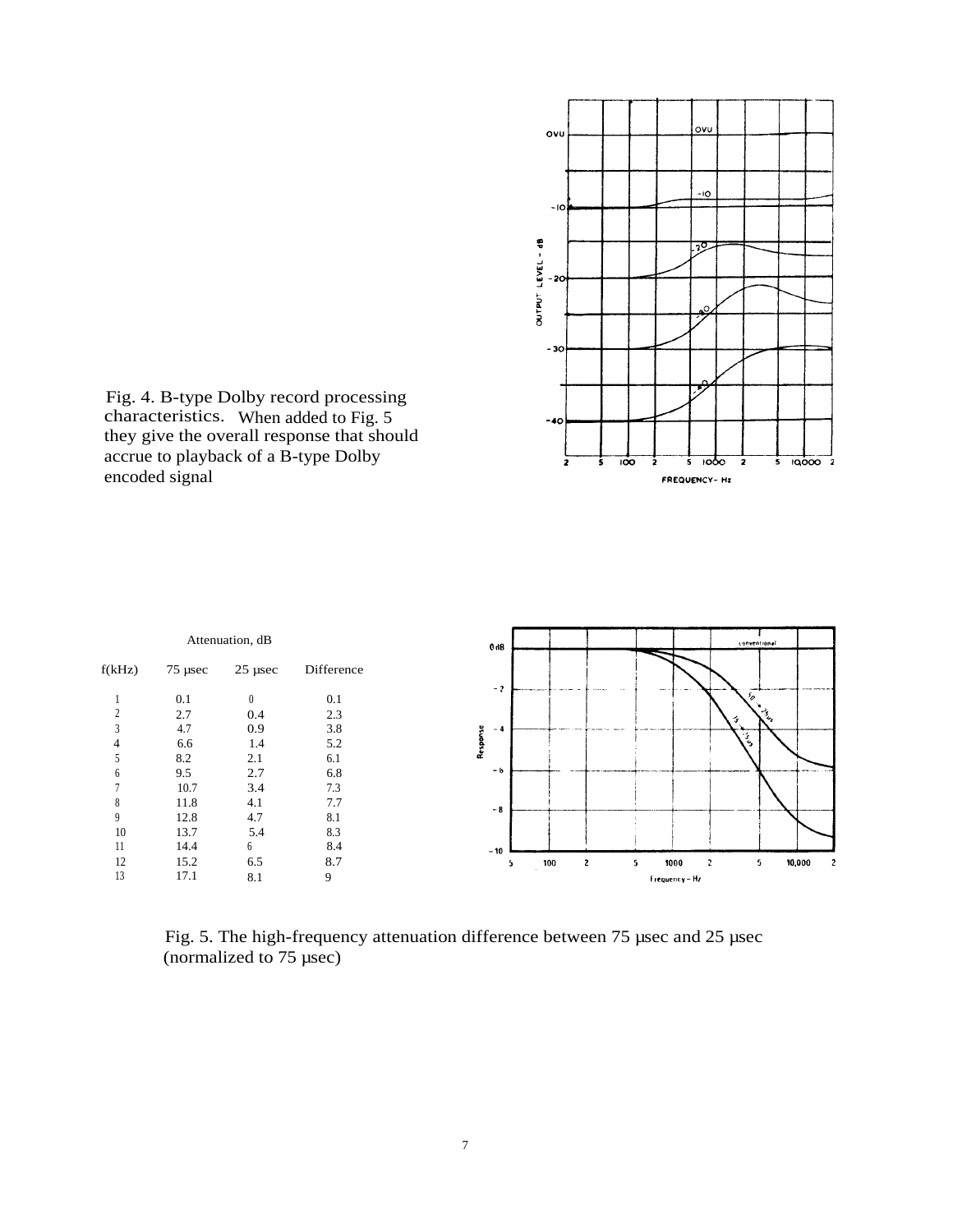This is a topic that deserves exploration and recording engineer Peter Storkerson begins below by drawing conclusions from Dolby's own literature. It is hoped that other members also will contribute to the discussion. -- JBB)

Dolby FM introduces changes in frequency response for the average user of up to 7 dB. Dolby FM also operates as a broadband compressor with rather peculiar or specific characteristics. Nevertheless Dolby FM is said to be "compatible" with normal reception. The following largely uses Dolby data to explore these issues. The procedure used to gather these data was as follows: a low-output-impedance generator was used to drive a B-type Dolby decoder through the passive network shown in Figure 1. See page 6. This network is specified by Dolby Laboratories to change 75 µsec to 25 µsec de-emphasis. All parts were checked and values trimmed, after which the network was calibrated to the expected characteristic shown in Figure 5. The Dolby then "played" the output of the generator as modified. This would amount to playing a non-encoded broadcast with a 25-µsec de-emphasis and a Dolby decoder. The errors yielded are of the right absolute value but of the wrong sign so the sign has been reversed in the table and graph of Figure 2. These are experimental results derived from an average of three Dolby decoders. It could be theoretically derived by adding the curves of Figures 4 and 5. Figure 4 from a Dolby publication "Dolby B-Type Noise Reduction for FM Broadcasts" by D. P. Robinson AES June 1973, is not adequately calibrated to be precise but you will find the apparent correlation good.

Therefore, the graph of Figure 2 gives a good description of the actual frequency response of a Dolby FM signal reproduced without decoding. It is the response error of Dolby and a description of its "compatibility." The frequency-response curves, generated at various levels, speak for themselves and the reader can assess the "compatibility."

Figure 3 may be used to assess the similarity between B-Dolby encoding and limiting. It is taken from the same article by Robinson. It might be confusing plotted as a transfer characteristic so the reader should note that the encoding or compression must be read as the vertical displacement of the output on the 1 kHz and 5 kHz lines (not diagonally). Again, as in the former response graphs, one sees that the 1 kHz region is elevated to levels of -25 at which point compression begins. It begins much earlier at 10 kHz, approximately -40, but note that there is almost 6 dB of compression between -40 and -30 dB. This compression ceases near -10 when the device becomes effectively passive. This is generally the opposite characteristic of a compressor which will bring up very low level signals and compress high level ones while leaving the mid portion of the dynamic range alone. Moreover since the unit ceases to operate at -10 it is most unlike a limiter that will leave the signal alone until it approaches full output and then limit it hard. Hopefully the operator will rely on it as little as possible. Indeed with Dolby FM there is still a limiter in the system though one designed for 25 usec. (An alternative method for companding the signal that would seem worth trying would be to employ something like a dbx 117 at 1.2-to-1 linear compression. Its "transfer characteristic" might well be more desirable and its operation would be equally decodable and without any need for calibration.) The relative steep compression in certain ranges may explain the surprising audibility of mis-calibration of B-Dolby -- Peter Storkerson (Massachusetts)

## **The Stereo Sound System -- A System Engineers Viewpoint**

To improve the performance of any system, one should first determine the weakest link. Improvements made to the strongest components in a system usually result in very small gains in performance. Improvements made to the weakest components will yield the most direct system performance gains.

The basic stereo sound system block diagram is shown in Figure 1. The sound or signal source is the record. The signal flows through the phono cartridge into the preamplifier, through the power amplifier to the speakers, and out of the speakers across the room to the signal receiver, the listener.

Records and room acoustics are a critical part of the system. However, the following discussion concerns itself with the cartridge, preamp, power amp and speakers. The preamp and power amp are electronic devices that convert electrical energy to more electrical energy. The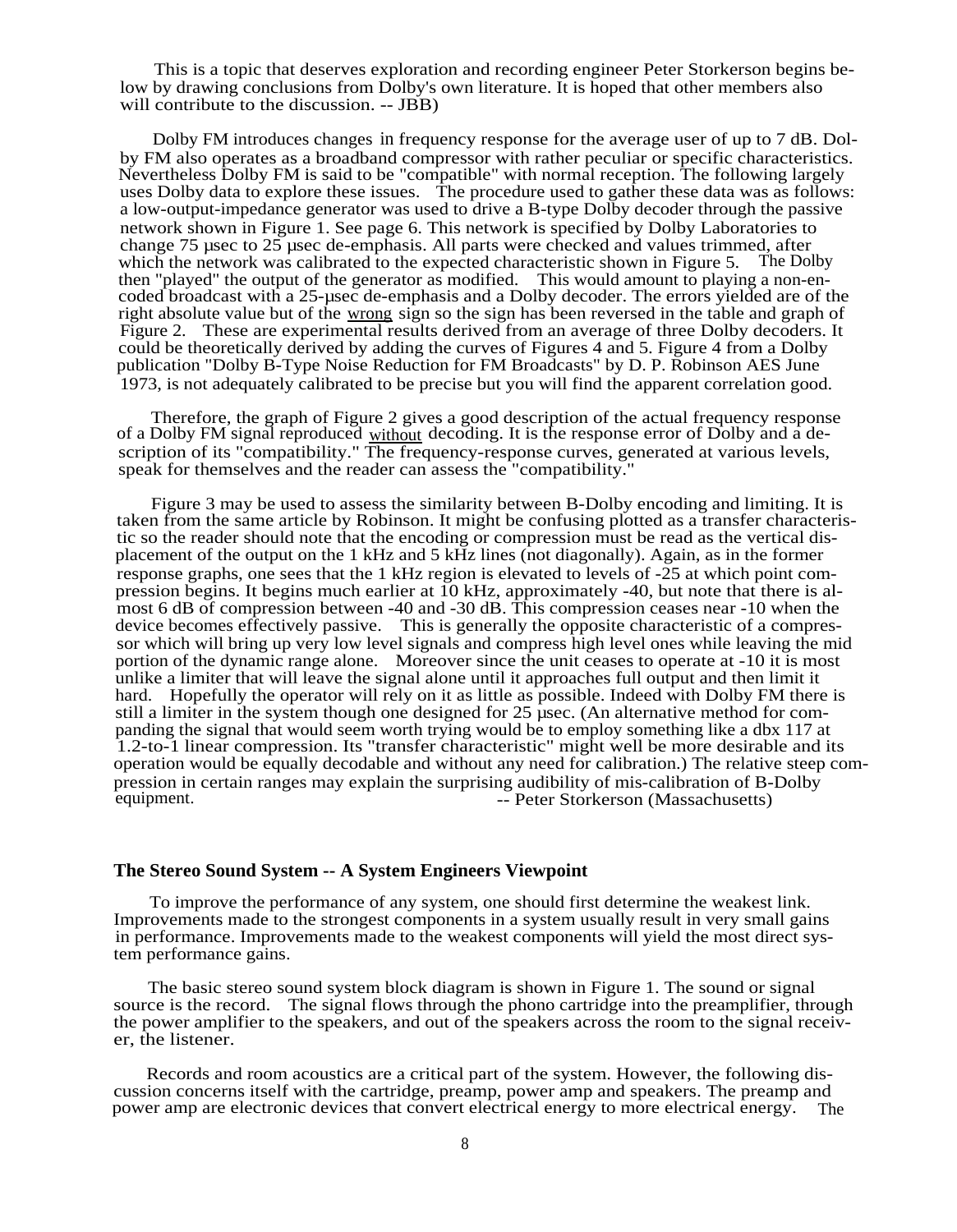| FARLE I |  |
|---------|--|
|---------|--|

| (1)<br>$PRE-$<br><b>AMPLIFIERS</b>       | AVERAGE H.D. 0.035%<br>AVERAGE I.M.D. 0.036%<br>HIGHEST DISTORTION 0.5%<br>AVERAGE f<br>LOW<br>AVERAGE f <sub>HIGH</sub>                                       | 10 Hz to 20 Hz<br>30 kHz to 100+ kHz | <b>SAMPLE</b><br>62 MFG.<br>114 MODELS |
|------------------------------------------|----------------------------------------------------------------------------------------------------------------------------------------------------------------|--------------------------------------|----------------------------------------|
| (2)<br><b>POWER</b><br><b>AMPLIFIERS</b> | $AVERAGE$ H.D. $0.14\%$<br>AVERAGE $I.M.D.$ 0.16%<br>HIGHEST DISTORTION<br>AVERAGE $f_{LOW}$ 0 Hz to 20 Hz<br><b>AVERAGE f</b><br>HIGH                         | $1\%$<br>25 kHz to 100+ kHz          | <b>SAMPLE</b><br>68 MFG.<br>232 MODELS |
| (3)<br><b>PHONO</b><br><b>CARTRIDGES</b> | DISTORTION TYPICAL < 2% @ 15 cm/sec<br>DISTORTION (QUALITY)< 1% @ 15 cm/sec<br><b>DEVICE</b><br>AVERAGE $f_{\text{LOW}}$ 5 Hz to 20 Hz<br><b>AVERAGE futch</b> | 20 kHz to 65 kHz                     | <b>SAMPLE</b><br>26 MFG.<br>130 MODELS |
| (1)<br>(2)                               | TYPICAL PRE-AMPLIFIER < 0.2% DISTORTION 20 Hz to 50 kHz<br>TYPICAL POWER AMPLIFIER < 0.5% DISTORTION 20 Hz to 30 kHz                                           |                                      |                                        |

**(3) GOOD CARTRIDGE <sup>&</sup>lt; 2% DISTORTION 20 Hz to 22 kHz**

**TOTAL (1), (2), (3) < 2.7% DISTORTION 20 Hz to 20 kHz**



FIGURE 1

 $\mathbf \omega$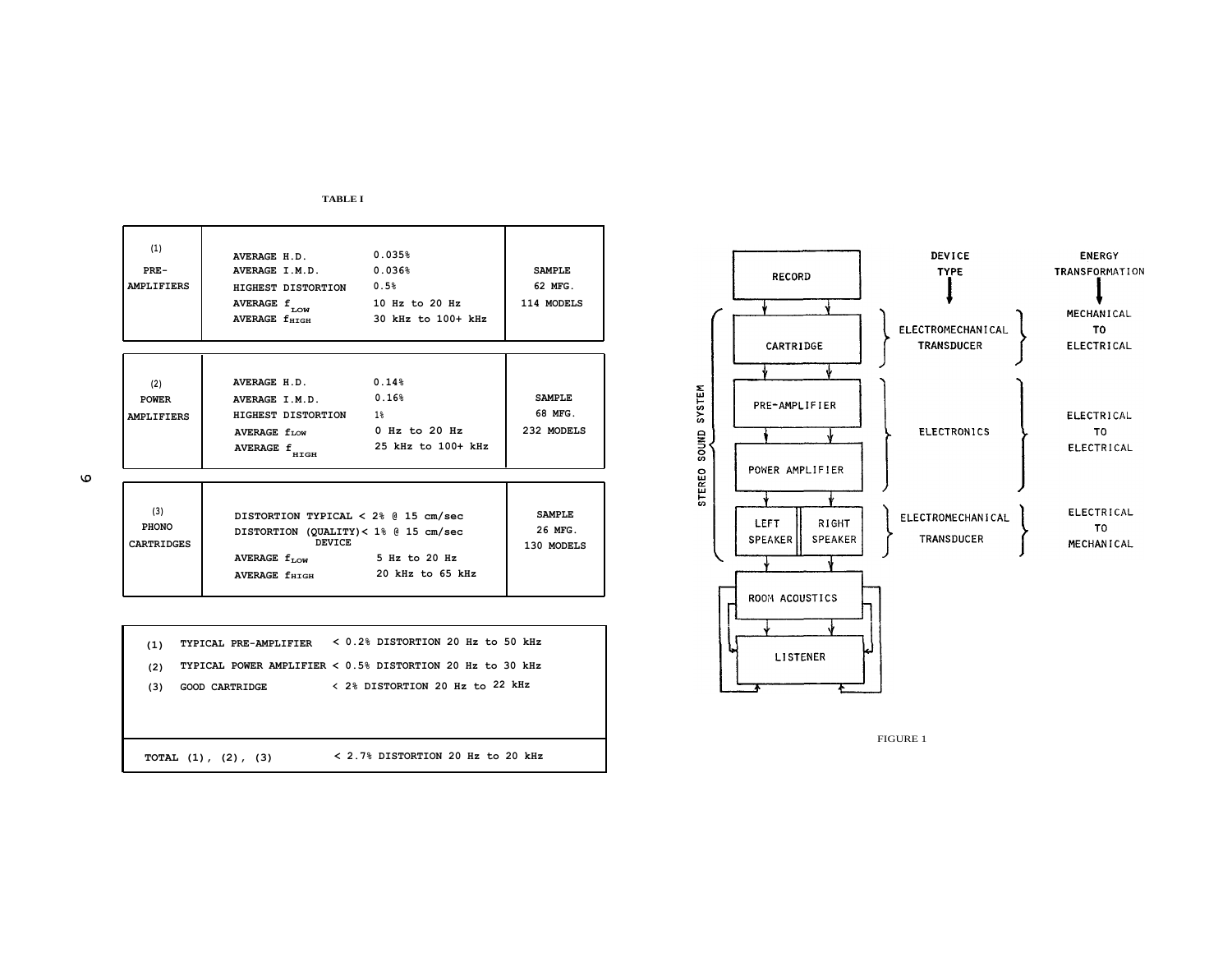cartridge and the speakers are electromechanical transducers. The cartridge converts mechanical energy to electrical energy at low power levels. The speakers convert electrical to mechanical (acoustic) energy at high power levels. Devices that convert energy from one form to another are much more difficult to design and construct than devices that operate on only one form of energy. The order of least difficult to most difficult is  $(1)$  preamp,  $(2)$  power amp,  $(3)$  cartridge, and (4) speakers. In order of component performance, best to weakest: (1) preamp, (2) power amp, (3) cartridge, (4) speakers. No random coincidence here. This "rash" statement is verified by manufacturer specs and test reviews. Averaging the distortion and bandwidth specs for 114 preamps from 62 manufacturers, 232 power amps from 68 manufacturers, 130 cartridges from 26 manufacturers, and over 200 speakers from 75 manufacturers gives the results shown in Table 1.

A typical preamp has less than 0.2% distortion and is flat from 15 Hz to 50 kHz. A typical power amp has less than 0.5% distortion and is flat from 20 Hz to 30 kHz. A high-quality cartridge has less than 2% distortion at less than 15 cm/sec recorded velocity and bandwidth from 20 Hz to 22 kHz. A typical speaker has more than 10% distortion when driven at only half its rated power, and its 30 Hz to 20 kHz bandwidth specs are typically  $\pm$  6 to  $\pm$ 10 dB.

Therefore, the combined error in system performance caused by the preamp, power amp and cartridge is much less than the error caused by the speaker system. It would seem that if one is to make a significant improvement in audio reproduction, one must first look to making improvements in the speaker system. A good rule of thumb is that the speaker system should cost about as much as the combined cost of the preamp, power amp, cartridge, and turntable. If they do not, you are probably not getting the most sound per dollar out of your stereo system.

I hope that what I have written here will provide food for thought and help you examine your own stereo system with greater objectivity. -- E. C. Kapplinger (Maryland)

## **Using Transformers to Match Moving-Coil Phono Cartridges to Preamplifiers**

Moving-coil phonograph cartridges generally have lower output signal and lower output impedance than magnetic cartridges. Hence they need to have some sort of pre-preamplifier or matching transformer placed between them and regular RIAA preamplifiers. It is necessary to have a voltage gain equivalent to about 25 to 35 dB with most cartridge/preamplifier combinations. Transformers are made for this matching job and there are in addition many microphonetype transformers which might be used. Experience with several of these matching schemes has yielded varied results and shown that some care in selection of transformers is necessary.

Careful measurements and listening tests were performed on matching an Ortofon MC-20 to a precision, laboratory, RIAA, preamplifier. All measurements were made with professional equipment made by Hewlett Packard, General Radio, Tektronix, Ballantine, etc., and with CBS test records ST 100 and ST 130.

The Ortofon is a low impedance cartridge, 3 Ohms, with an output of about 0.1 mV per 5 cm per sec. Thus a gain by a factor of 50 (34 dB) is necessary. -Ortofon makes a matching transformer for this cartridge which matches 3 Ohms to 47 kOhms. When properly used this transformer gives good results. It is flat within 0.5 dB from 100 Hz to 10 kHz. It is down on the low end by 1 dB at 50 Hz and by 2.5 dB at 20 Hz. At the high end, the response depends upon the load capacitance. With 47 kOhms resistance it responds as follows: at 20 kHz it is down  $\overline{0.1}$  dB with 5 pF, down 0.5 dB with 100 pF, down 1.5 dB with 220 pF, and down 3 dB with 470 pF.

The above values are for the transformer. The cartridge itself is actually up 2.5 dB at 20 kHz with either CBS 100 or 130 test records. Since it is the natural behavior for moving-coil cartridges to have some rise at the high end, it is not all bad to have some compensating droop in the transformer response. With the normal input capacitance of many preamplifiers of a few hundred pF, the result should be very nearly flat.

If this transformer, STM 72, is used with another cartridge there may be trouble, however. This transformer is very sensitive to the impedance of the cartridge and must be used with a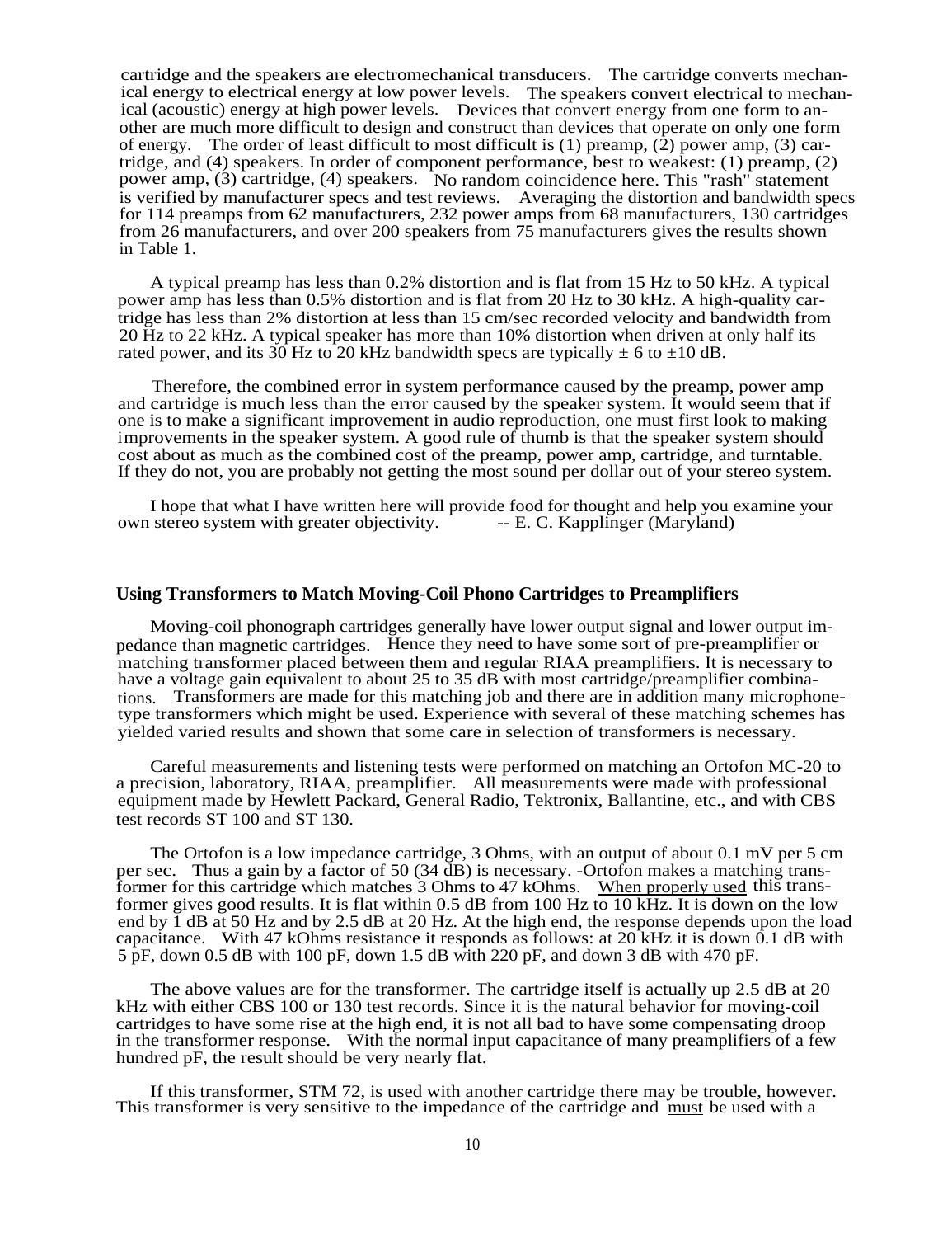3-Ohm cartridge. At 30 Ohms, for example, the response is down 10 dB at 20 Hz, down 4 dB at 50 Hz, 1 dB at 200 Hz, reasonably flat in the midrange, and down again by 4 dB at 10 kHz, and 9 dB at 20 kHz. This latter response is not acceptable. It is certainly not advisable to mix-andmatch carelessly.

Several microphone transformers were evaluated as well. The A11J, by Triad, gives 26 dB gain when used in the 50 to 60 kOhm connection and the Shure A95 gives about 20 dB gain. These transformers gave good results with both low impedance sources, 1 Ohm, and with higher impedance sources up to 100 Ohms. They are, however, quite sensitive to capacitive loading. At the high end the results were as follows: at 20 kHz, and with 47 kOhms resistance, down 0.2 dB with 5 pF, down 2 dB with 100 pF, and down 6 dB with 220 pF.

Thus it is very important to have a minimum possible capacitive load on the transformer if microphone-type transformers are used. At the low end the microphone transformers were only 0.5 dB down at 20 Hz. None of these transformers exhibited peaks, dips, or bumps of any kind in the audio band as some so-called "golden ears" would have you believe exist. This should not in the audio band as some so-called "golden ears" would have you believe exist. come as a surprise, since matching transformers are used freely in all professional equipment. However, it is necessary to use transformers properly. That means correct source and load impedance matching.

A side issue to these tests is that the lower gain transformers seemed to be a bit safer to use. A gain of 26 dB instead of 35 dB is more than adequate for most cartridge/preamplifier combinations, and the lower gain is more likely to not overload the input stages of marginal preamplifiers.<br> $-$  R. A. Greiner (Wisconsin)  $-$  R. A. Greiner (Wisconsin)

## **The Chicago View -- CES**

The Consumer Electronics Show in Chicago, while not showing any knockout product, was better organized than any previous summer show. Many audio exhibitors were again housed in the McCormick Inn, but a number of major and minor exhibitors were brought together at the Congress hotel under the Esoteric title. Thus in three days, it was possible to sample only some of the wares of the three (with McCormick Place) locations.

This edition of the CES was unusual in that many speaker exhibits produced poor results. After last year's great live-vs. -recorded drum exhibit, AR this year demonstrated the AR-9 attempting to reproduce a direct disc from an AR turntable -- a disaster. The Dahlquist speakers were for the first time sounding unclear. Was the cause the new Mylar capacitors in the crossover? The Hill Type-1 Plasma Speaker system represented the greatest engineering effort at the CES. The result was below-700-cycle response bettered by a bookshelf, a harsh top end, and a friend's comment that he could smell ozone. B&W failed to rekindle the enthusiasm I felt last year. I had hoped for the spatiality of the DM7 and the low end response of the DM6 and indications that maybe next year there would be a DM8. Instead they had a DM2II . While appearing to again prove they are the best engineering team for speakers, the live versus recorded demo did not have you guessing.

The demo of the Dayton-Wrights using the Schreiber decoder was interesting. The speaker had less sizzle than the previous version I heard two years ago. A dealer next to us complained his speakers kept losing gas. Schreiber has moved to New York and personally checks out each decoder. His partner was very anti-Tate this year, saying it could ruin the chances for SQ due to its imperfections. One minute was all I could tolerate of the \$3000 Transtar Full Range Heil Speaker. I almost felt something must have been wrong at the Genesis suite; their speakers sounded just the way they do in showrooms and in houses -- my congratulations. The Genesis 1-plus is their new one (woofer from the II and 2 dB more efficient).

Neal Ferrograph is the only company that has a full line of A-V cassette recorders. This enables one to give an A-V program in stereo and sync, stereo and dual sync, four in-line channels, Dolby in all channels, etc. Standard options include 3 3/4 speed, electrical pause, and input or output modes. All use the Wollensak transport.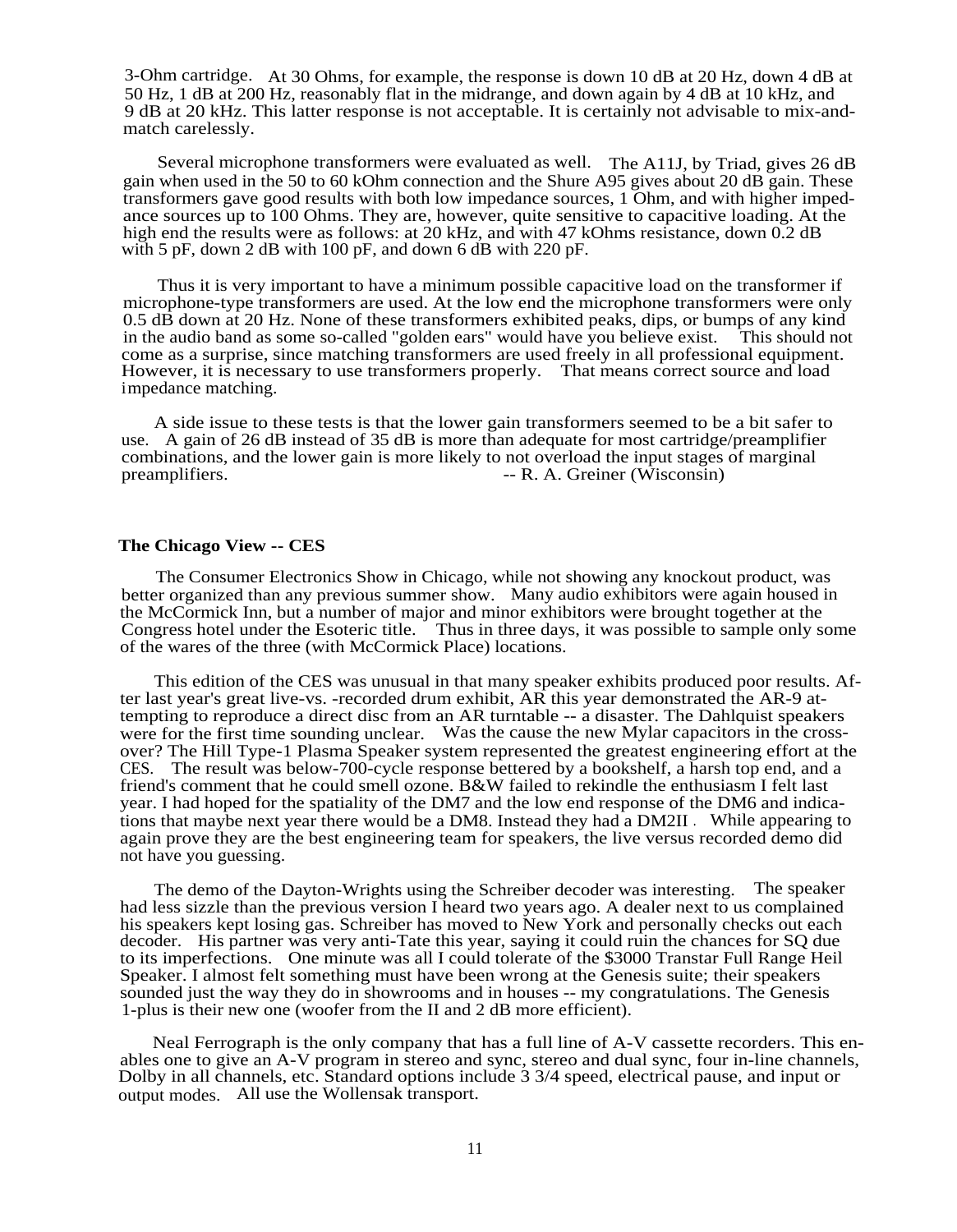McIntosh introduced four electronic products (a receiver, preamp, integrated amp, and a power amp) and two speaker systems. Highlights of the \$1500 MAC 4100 receiver include C-32 switching and volume control, a new PLL-decoder chip with no SCA interference (Motorola France), and Phillips Signetics TDA 1034 integrated circuit phono preamp. The C-29 preamp France), and Phillips Signetics TDA 1034 integrated circuit phono preamp. (about \$1000) had a C-28 style, TDA 1034 phono preamp, C-32 volume control, and IC's in high level sections. The \$1200 (est.) MA6200 integrated amp had an improved Mac power amp circuit, TDA 1034 phono preamp, and C-32 switching and tone controls. The power amp features refined Mac power amp circuit, 50 watts with 0.05 clip light, no autoformer, and a glass front. It's a mono amp, which starts a new series of low distortion amps. The XR-6 loudspeaker with time-aligned drivers was added to the speaker line along with the approximately \$3000 multidriver speaker system which time did not permit my hearing.

RG dynamics showed their improved line of processors. Up to 20 dB expansion produced no audible pumping. PS audio (which only advertises in Audio magazine) showed their improved phono preamp (\$120), a moving coil preamp (\$140), a tone control high level unit (\$199) and a power amp (\$380). All units are assembled. They appear to be taking over the Dynaco tradition for affordable sound.

Mitsubishi showed a self-contained PCM digital audio recorder using a VHS cassette. Tandberg had a new line of tape recorders designed to use the new Scotch "metal" audio tape, a studio monitor, and restyled receivers. Lux, which introduced many new items, again featured their underrated Reference series. Sony and others introduced liquid crystal (or plasma-Nak test equipment) meters into their cassette decks. —— Norman C. Relich (Illinois) equipment) meters into their cassette decks.

#### **Audio Salesmen's Competence**

BAS members have occasionally complained about incompetence and lack of sensitivity on the part of consumer audio sales persons. A survey of 874 consumer electronic retailers conducted by Audio Video and published in their July 1978 issue provides at least one reason for that low level of competence.

The average dealer sales person's annual income (42% are on straight salary) is between \$10,000 and \$12,000. With the Fed pegging the family minimum subsistence level at \$10,481, the audio-video sales person isn't making all that much, and the field obviously isn't attracting many people of the calibre you'd like to deal with in the purchase of complex and expensive components.

According to this survey, the audio sales person is early twenties, has two years of college, and stays at the job only two to three years. Over half receive their training exclusively from other sales people (as opposed to manufacturer or dealer-conducted training programs) which tends to propagate the older myths at the expense of the newer gospel.

Perhaps, as a rather knowledgeable and demanding group of customers, we are expecting more sales expertise than the present system of retail distribution can deliver. -- Dick Lewis (Massachusetts)

#### **Books on Hearing**

The hearing process is to this day not really well understood. Fortunately, a good deal of progress has been made recently. Thus a good and recent book on the subject of hearing is welcome. It is An Introduction to Hearing by David Green, published by John Wiley, 1976, \$16.50.

This is a text book that is quite readable. In fact it should be read by many hi-fi persons who write about their listening experiences so they would better understand what they are hearing. I believe more and more that the stuff I am told about equipment is in fact attributable to the particular way listeners hear and the peculiarities of their physical posture and their listening rooms.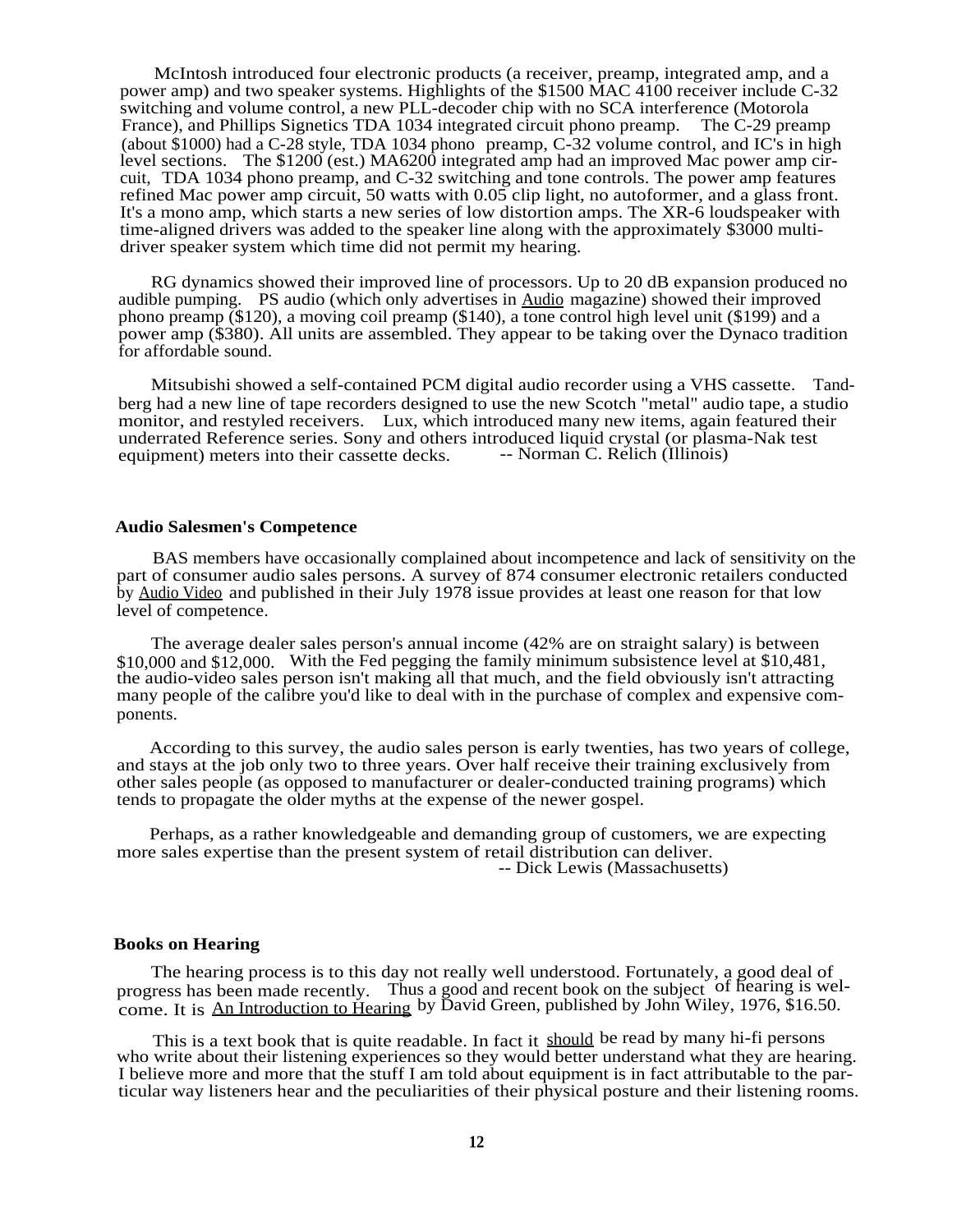If you find Green too difficult (or too expensive) try the nice little pocket book by Bergeijk, Pierce, and David published by Doubleday, 1958, only \$2.50. Either book will be informative and useful to the interested audiophile. <br>- R. A. Greiner (Wisconsin) and useful to the interested audiophile.

#### **Problems with Sub-Woofers**

Audio has somehow survived a variety of acoustical catastrophes such is the bass reflex enclosure and various tuned pipe types of loading of the loudspeaker. In the name of getting cheap bass response we have with us still the tiny-box-over-massive-high-Q loudspeakers.

The latest fad seems to be single-piece sub-woofers. Now it is certainly true that many high quality and sometimes exotic systems need help in the bass region, but a single sub-woofer has some really serious problems that should be mentioned.

(1) It is fundamentally a bad move to mix a stereo signal, even only below 80 Hz, down to a monaural signal. While much of this signal is already mono due to limitations of the disc record, there is still considerable out-of-phase information on the record, and there is no excuse for throwing this information away. A mixed signal does not sound like the same signal when reproduced by two loudspeakers even if they are placed very close together.

(2) The extreme phase discontinuity at the low-frequency crossover caused by the distance between the woofer and the upper bass speakers is a gross violation of common sense. This is a particular criticism in view of the current concern about phase alignment of loudspeakers.

(3) The fact that the single piece sub-woofer excites the room at one point causes exaggeration of certain acoustical nodes in the room. On the other hand, two woofers, normally placed, excite the room in a much more complex and natural way. The single piece woofer often results in severe bass "dead spots" and "hot spots."

(4) The single piece woofer should be recognized for what it is: a lower cost compromise to doing the job the right way. It is obvious that the cost-effectiveness of the single piece subwoofer is very low.

(5) Finally, many sub-woofers are made with too-small, over-massive, high-Q loudspeakers. And thus one is right back to the beginning with poor quality, underdamped (boomy) bass. -- R. A. Greiner (Wisconsin)

## **A Note on "Air"**

Art Scott's comments on "air" and the skinny discs/platter pads reminded me of a possibly related experience with the impression of "air" about a recording. As he points out, the impression of "air" may very well be related to the presence of distortions and resonances that are caused by deformation at the contact point between the groove wall and the stylus.

Some time back I had some guests who claimed to be absolute experts on pickups and "air." It was clear that a certain pickup they brought over to demonstrate had more of this elusive quality than any of several pickups I was using at the time. However by adjusting the tracking force, and thus both the tracking ability and the tracking angle of the stylus, we were able to generate as much "air" as we wanted. It turns out that when about equal quantities of "air" were generated that the pickups were set at about equal tracking abilities. The less the force, the more the "air." In fact it appeared that the quality of "air" was incipient mistracking.

Subsequent listening and measuring has shown the distinct relationship between poor tracking and "air." It is quite possible that "air" in playback is additional distortion of some sort caused by marginal contact between the stylus and the groove wall. Perhaps it is related to inadequate indentation of the "footprint" of the stylus on the wall or some groove-wall surface effect. In any case, with properly tracking stylii this form of distortion can be eliminated.

-- R. A. Greiner (Wisconsin)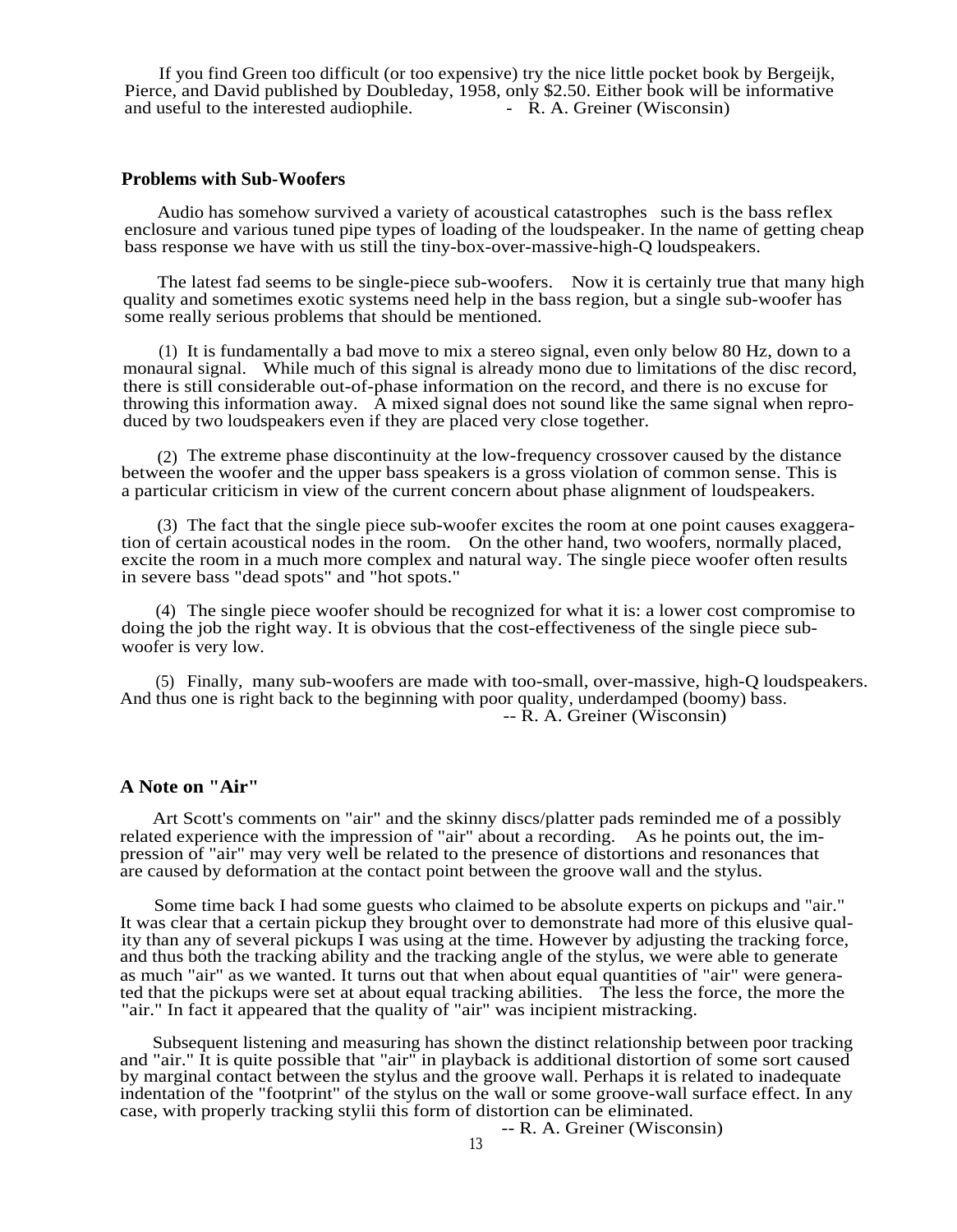(Rich Greiner's comments raise psychoacoustic questions about what kinds of distortion are objectionable and what may be tolerable -- or even desirable -- and imply financial questions about what it is worth to reduce the different kinds of distortion (assuming they can be identified and then reduced). Wow and flutter will head many audiophiles' list of objectionable distortion. "Air" will probably head many lists of tolerable distortion. With a good tonearm and a carefully-aligned cartridge I've learned to like "air" -- and the greatly increased stylus life. -- DFT)

#### **Recommended Recordings**

In the category of commercial records, I have found the Stravinsky Firebird (1919 version) and Jeu de Cartes (DG 2530 537) with Abbado and the LSO, to be far above the average in sound quality. I am not a Stravinsky expert, but I find no fault with the performance.

Two excellent imports are the Granados Goyescas played by De Larrocha (Decca SXL-6785) and the Chopin waltzes (Phillips Universo 6580 173). The latter is exceptional, in my view, in that Nikita Magaloff is one of the few pianists who have any real feel for Chopin.

Among the expensive American recordings there are two that merit special mention. One is the Mark Levinson Volume One (mostly Bach organ and choral music). This is not a direct to disc cutting, but the sound is outstanding. The bass seems to me to be the cleanest and most accurate I have ever heard on a stereo disc. The other one is the Schubert Fifth by the St. Paul Chamber Orchestra under Dennis Russel Davies; this one is done by Sound 80, 2709 East 25th Street, Minneapolis, MN 55406. Apparently this can be ordered directly from Sound 80, although I bought my copy (Serial #01849) from Audio Perfection in this area. This is a direct-to-disc recording. I was not a Schubert enthusiast by any means, but I bought this one largely to support the St. Paul Chamber Orchestra and to support what I hoped would be an ongoing high quality recording enterprise; to my delight, it turned out to be an outstanding recording. The St. Paul orchestra was able to produce more real music in this performance than I had ever heard in any of Schubert's work before. The Contract of the Schubert's work before. The Schubert's work before.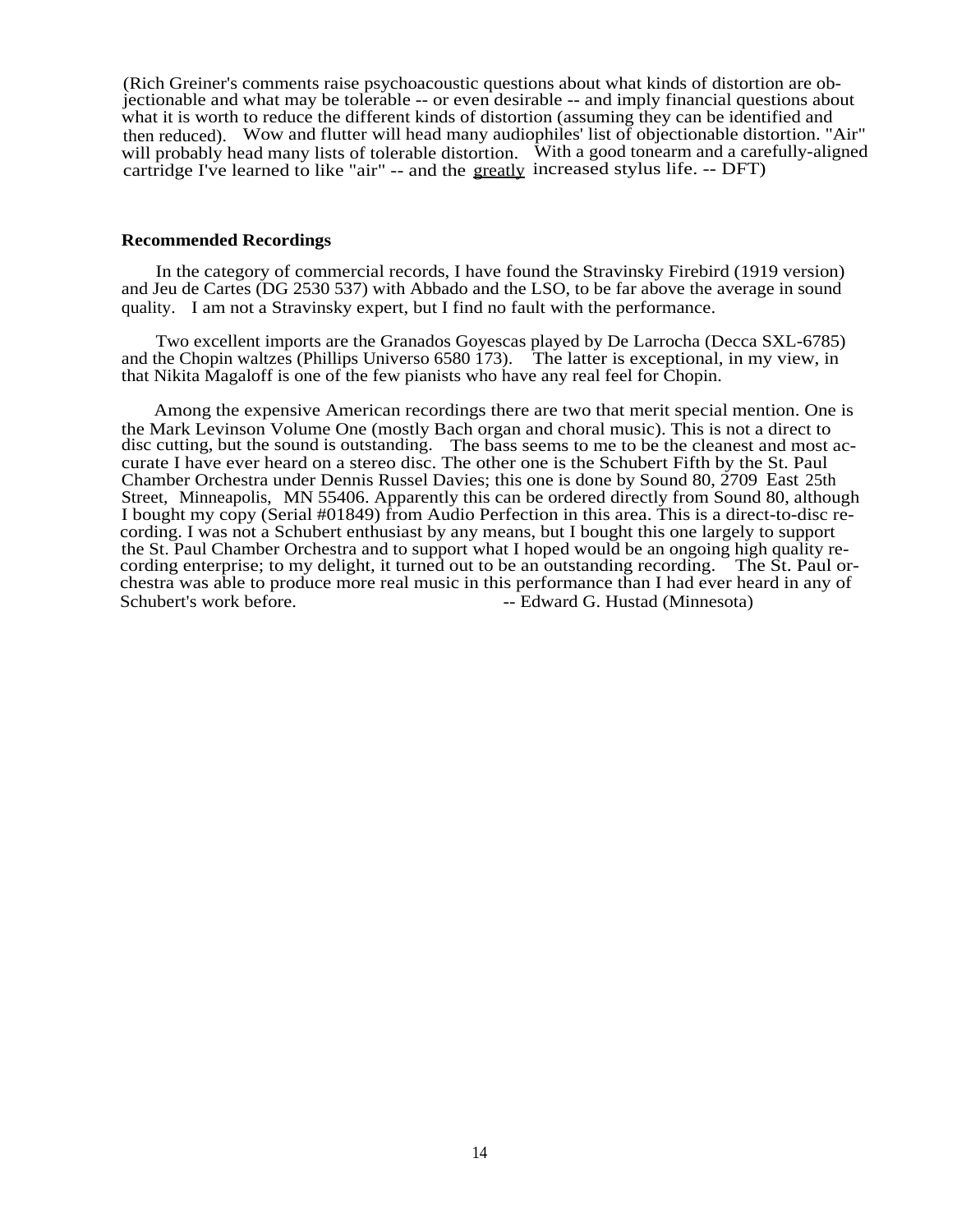## **In the Literature**

#### Audio, September 1978

\*Compleat Microphone Evaluation (p. 35): On the procedures used in Audio's microphone tests. \*58 Cassettes Tested (p. 42): Evaluations of most of the available brands including some of the cheapies; a very detailed and thorough test report.

\*Performance of High Energy Magnetic Materials (p. 55): A discourse on remanence, coercivity, and the magnetic properties of cassette tapes; its point is that due to self-demagnetization phenomena in the magnetic particles, increased coercivity and improved squareness ratio (in the B-H curve) are the keys to better cassette recording performance, while improved remanence is relatively less important. (It's not an easy article to read, and Audio's unfortunate new sansserif typeface makes it even harder. )

\*Equipment Profiles (p. 70): Pioneer SX-1980 receiver (excellent tuner, flexible and quiet preamp with selectable cartridge loading, very powerful amp). McIntosh C-27 preamp (pretty good; but the high and low filters have only 6 dB/octave slopes, the phono preamp uses the new IEC standard with its deep-bass rolloff and 6 dB/octave subsonic filter, and the "loudness" compensation yields rather broad bass boost). ReVox B77 tape recorder (mechanically and electronically superb). Nakamichi CM-700 electret microphone system with interchangeable omni/cardioid capsules (superb -- smooth, wide-range response, low noise, high overload, superb polar pattern with the omni capsule, pretty good polar pattern with cardioid, modest bass rolloff with cardioid is easily corrected if desired).

\*European Records (p. 110): John Wright's periodic column on good new releases.

#### Audio Times, August 1, 1978

News items: Fisher, which as a division of Sanyo, has been Japanese-made, is setting up a factory in San Diego. Garrard, losing money fast, is for sale. Since people are buying rackmount products, Ultralinear is coming out with rack-mount speakers, too, with handles just like a power amp. According to BASF, worldwide cassette sales of all brands exceeded a billion tapes last year. Six tape makers have now announced plans to make videocassettes: Ampex, TDK, Scotch, Fuji, BASF, Memorex. At GAS the long-awaited Godzilla power amp and Charlie the tuner will finally go into production this fall; Godzilla, at \$2500, offers 350 watts/channel into 8 ohms, 1000 watts/channel into 2 ohms, and a slew rate of 1000 volts per microsecond. Meanwhile GAS founder Jim Bongiorno is getting ready to market a new line of Sumo brand products (named after obese Japanese wrestlers?).

#### Audio Times, August 15, 1978

News: Brands Mart is suing Advent for cancelling their franchise. Sansui is spinning off a pro sound division. The 15% "countervailing duties" suit brought by Zenith against Japan is finally dead. Flammability standards have been proposed for foam grilles. Denon will market cassette tape. Empire will soon introduce a new record cleaning product, DiscoFilm: you spray it on the disc, wait until it dries and congeals into a solid plastic film, then peel it off. The new Audio Pro TA-150 receiver from Sweden has no mechanical controls at all; all functions are microprocessor controlled. Advent bought Audiomobile, the car stereo manufacturer.

#### Gramophone (England), June 1978

\*Sounds in Retrospect (p. 116): Reviewing the sonics of records lately released.

\*Reviews (p. 128): Shure V-15/IV pickup (excellent, with strong praise for the dynamic stabilizer), Tungsram 3F receiver (fairly good), Micro Seiki MB-10 turntable (respectable), Bib Groovstat 3000 anti-static gun and "static tester" electrometer (excellent and economical).

#### Gramophone, July 1978

\*Record Quality (p. 269): A survey of readers reveals that 23% of all records purchased by respondents had major pressing faults, with Philips getting the least blame. The surveyed readers purchased at least one record per week on the average -- 60 records per year. \*Reviews (p. 271): Sony 229 cassette deck (outstanding, though like all Sonys it requires Ferri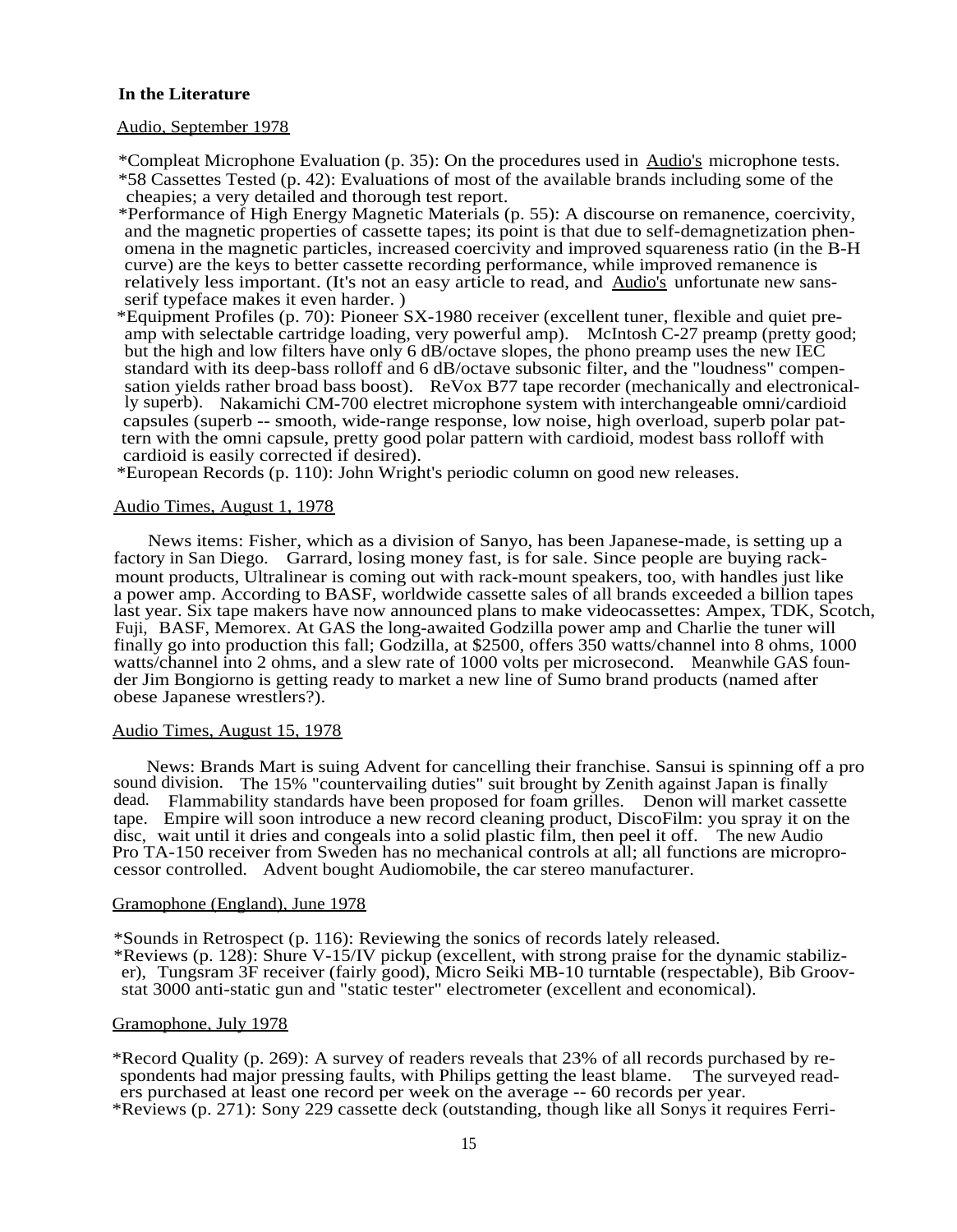chrome tape for best results). Sennheiser Unipolar 2000 electret headphones (superb sound and unusual comfort), IMF TLS 80 Mk. II speaker (excellent).

Hi-Fi News & Record Review (England), July 1978

\*News (p. 39): Includes the best explanation yet seen in print of how the Aphex Aural Exciter works.

\*Cunard Show Report (p. 42): News of new products seen at the Hi Fi '78 show last spring. \*A Subjective Amplifier Test (p. 49): In which college students were unable to distinguish consistently among amplifiers in a controlled blind A/B comparison. Of course it may be argued that the listeners were too inexperienced, or the listening session too brief, to be definitive.

\*The Linn/Ariston/Robertson Affair (p. 53): Update on the patent suits between Ariston and Linn Sondek.

\*Letters (p. 65): Assorted comments on reviewing philosophy, including a hilariously bad-tempered one from David Gammons of Transcriptors.

\*FM Radio (p. 79): Angus McKenzie describes an extraordinary Chinese live stereo concert broadcast, relayed from Peking to Europe via satellite!

\*Quality Monitor (p. 81): The quarterly re-review of the sonic quality of recent releases.

\*Ten Pickup Cartridges (p. 119): A comparative review, both objective and subjective, of ten cartridges ranked approximately in this order -- Stanton 881S (best), Elac 555E, Ortofon M20FL, Micro-Acoustics 2002e, ADC ZLM, Grado G1+, Sony XL45, Excel ES70E, Signet TK7 SU, and Shure V15/IV. Two of these results are especially noteworthy: the Shure measured rather well but its sound was strongly disliked by the listening panel, and the Grado  $G_1$ + which is well liked by some BAS members was judged mediocre in the review (perhaps because only 1 gram of tracking force was used).

## HiFi Stereophonie (Germany), August 1978

\*Music-Tone Art or Penmanship? (p. 934): About the historic role of the notation, its bounds, surpassed by the musical graphic art.

\*Music for the Eye (p. 940): The bearing of the notation upon the shape of the sound.

\*Sound and Equipment in Rock Music (p. 948): Sine qua non.

\*Test Reports (p. 996): The Dual CS621 turntable (high quality direct-drive at a low price), the Technics EPA-100 tone arm (controlled damping makes it equally well suitable for low and high compliance pickups), fifteen phono pickups tested: The Excel ES-70E, ES-70EX and ES-70EX4, the Ortofon M20E Super and M20FL Super, the Pickering XSV 3000, the Shure V-15 Type IV, the Technics EPC-100C and EPC-300MC, the Toshiba C-400, the Ultimo 10A and 10X, the Weinz Parotronic Standard and 77, the Zeepa Black Devil (the electret Toshiba and MC Zeepa rather disappointing, the latter being rather expensive, Shure Dynamic Stabilizer found quite effective), the Sharp Optonica RT-3838 cassette recorder (the microprocessor can be useful, but the user's manual has to be studied carefully and one has to be prepared to pay for this feature), the JLB 60/90, 80/120, 60/100A and 80/130A loudspeakers (the latter two have cast aluminum enclosures, their sound was found better than that of their wooden counterparts).

## High Fidelity, September 1978

\*Legislative History (p. 4): On Senator Goldwater and RFI legislation.

\*Equipment Reports (p. 53): DBX Boom Box (stunningly effective with pop music, less so with classical; response graph is mis-labeled). Sanyo 2900K receiver (pretty good). Cerwin-Vega Metron PR-1 preamp (excellent). Scott PS-57 turntable (okay; some rumble noted). ADC XLM Mk. III (superb). Koss Pro-4 Triple-A (excellent for monitoring recordings).

\*A Bountiful '79 (p. 67): Survey of all the new stuff revealed at the summer Consumer Electronics Show, so much that it takes 13 pages just to skim over lightly.

\*Input/Output (p. 126): Reviews of the Allen & Heath Pro Limiter (too obvious and slow in its reaction), Beyer capacitor microphones (excellent).

## Boston Phoenix, September 5, 1978

The stereo supplement includes a feature article on the BAS, a test report on inexpensive cassette tapes, stories on simulcasting and TV audio, a report on the Pioneer TV sound tuner, an explanation of hi-fi pricing trends, an interview on equipment servicing, a new products survey,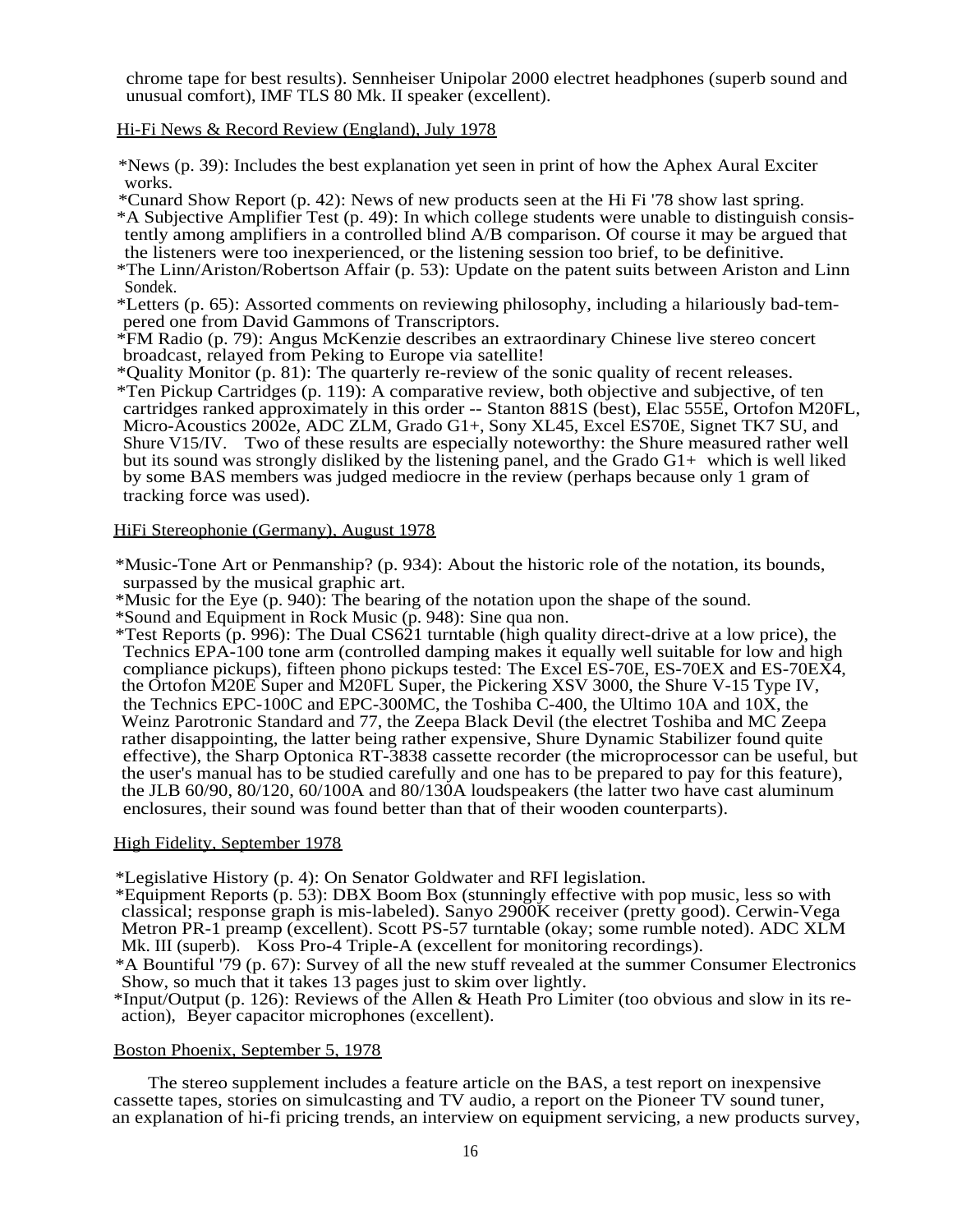and a basic beginner's guide. To get it, send \$1.00 to the Circulation department of the Phoenix, 100 Massachusetts Avenue, Boston 02115.

## Popular Electronics, September 1978

\*Stereo Scene (p. 22): Notes on some of the new products shown at the Atlanta IHF show.

- \*Audio Report (p. 26): Julian Hirsch discusses amplifier classes.
- \*Test Reports (p. 32): Sony TAN-88 PWM power amp, a class D amp with switching power supply (very compact, cool, pretty good performance except for some RFI production; the review includes a very thorough explanation of how the amp works). Electro/Voice Interface B-U speaker (excellent -- bright, clear, transparent, bass solid but not heavy).
- \*How to Design PC Boards from a Schematic (p. 50): A clear and logical approach to circuit layout for home-brew jobs.
- \*New IHF Standard for Amplifier Measurement (p. 54): What the new specs mean, with full details on measurement procedures.
- \*A Disco Preamp/Mixer (p. 61): Design for a home-brew preamp allowing mixing and crossfading among signal sources.
- \*Phono Equalization (p. 70): Favorable comment on the IEC's proposed deep-bass rolloff and shallow infrasonic filter.
- \*Hi-Fi Television Sound (p. 72): How the new A T & T diplexer works to provide network relay of two channels of wideband sound.
- \*Metal Cassette Tape (p. 73): The data on Scotch Metafine.
- \*Build a Super Audio Filter (p. 74): Actually a capacitance multiplier to eliminate power-supply ripple (hum).
- \*Protection for DC-coupled Speakers (p. 75): A circuit to detect amplifier DC and automatically shut down the amp.
- \*An Interface Panel (p. 80): A clever approach to making a versatile and inexpensive patch panel, described for test equipment but also useful for complex audio systems.
- \*Light Dimmer RFI (p. 99): The cause and cure of SCR dimmer buzz.

## Practical Hi-Fi (England), July 1978

Ten Tuners (p. 34): A thorough comparative evaluation of ten FM tuners; the project involved both measurements and subjective listening comparisons, the latter via a closed-circuit "broadcast" of records through the Sound Technology FM stereo generator, permitting an A/B comparison of the tuner's output with the direct output of the phono preamp which fed the generator. The objective measurements included the distortion at 50% modulation as well as the conventional measurement at 100%; surprisingly, many tuners exhibited higher distortion at the lower (i.e., more typical) modulation level. And as the BAS tuner clinic found, many tuners deliver least distortion when mis-tuned according to their own meters. Conclusions: Pioneer TX-9500/II best, followed by Lux T110 and Kenwood KT 7500, then by Yamaha CT 1010, Rotel RT 925, and Sansui TU717, then by the ReVox B-760, H-K Citation 18, Sony ST 5950, and Marantz 2120.

## Practical Hi-Fi (England), September 1978

\*Systems Spotlighted (p. 60): A mostly enthusiastic review of the NAD 3030 amplifier and 4030 tuner (the amplifier's only notable flaw is that its switchable infrasonic filter rolls off too early to be really infrasonic).

\*Ten Pickup Cartridges on Test (p. 68): A comparative assessment of ten mid-priced pickups, with lab tests and a subjective evaluation. Conclusion: all ten judged to be good, with various strong or weak points. Best overall: Grado F3E, Satin M18E, Audio-Technica Signet TK7E, Ortofon FF15E Mk. 2, ADC VLM Mk. 3, AKG P7E; followed by Shure M75E, Goldring G900SE, Empire 2000E/III, and Stanton 500EE.

\*Interference (p. 100): Causes and treatments for RFI.

\*Static (p. 102): How it arises and how it may be treated.

#### Radio Electronics, September 1978

\*Audio Testing with Pink Noise (p. 44): A basic introduction to using a pink source with an equalizer to tailor the speaker/room response. Unfortunately it makes the stupid mistake of recom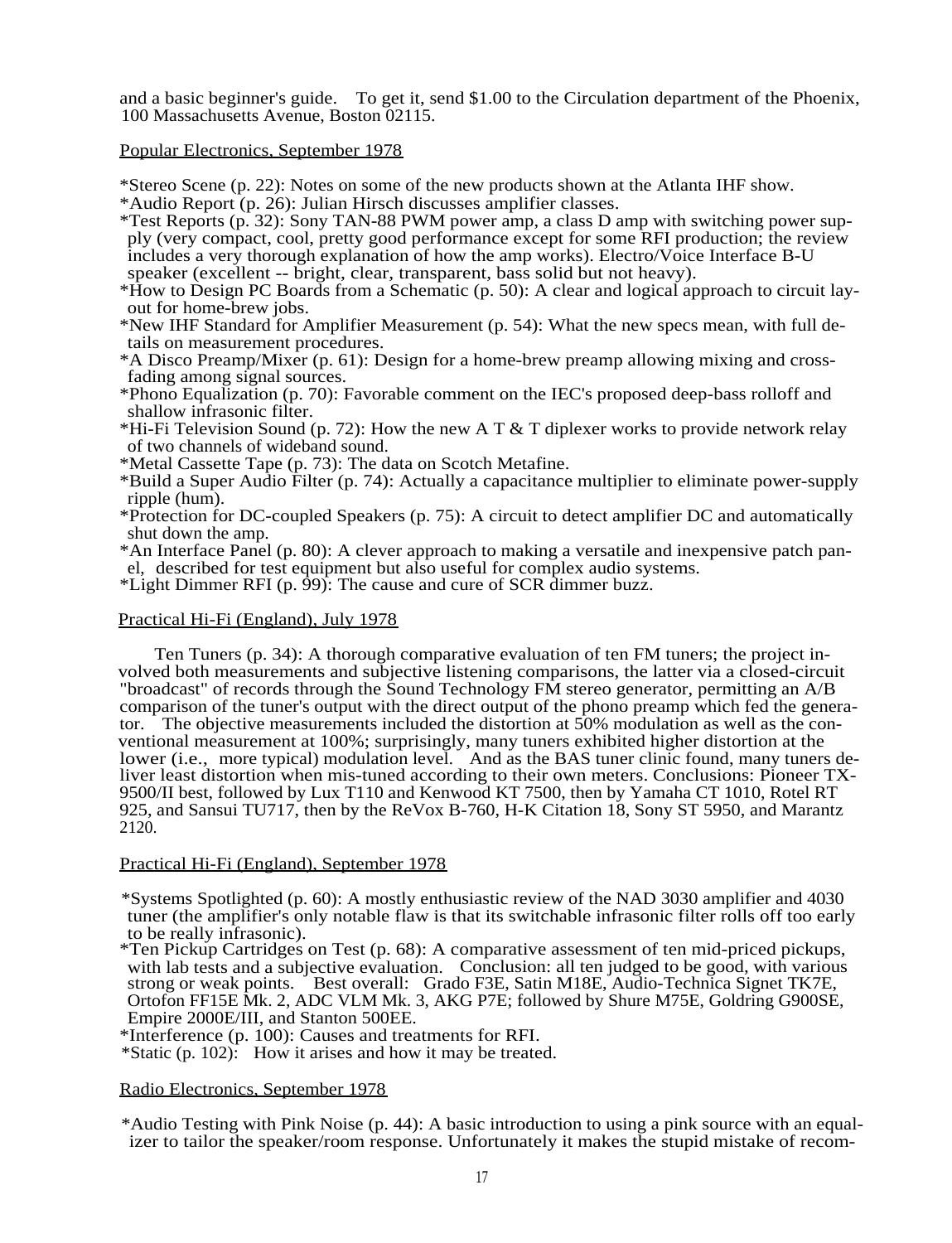mending the Superscope EC-5 cardioid over the EC-1 omni microphone just because the cardioid has flatter on-axis anechoic-chamber response; what counts in room measurements, of course, is the mike's random-incidence response, which is rarely flat with a cardioid.

\*Pioneers of Radio (p. 46): Some interesting and little-known history. Did you know that Oliver Lodge was the big man in the wireless field at the turn of the century?

\*Innovations in Phono Cartridges (p. 51): The big story of the design of the Shure V15/IV. Is there any magazine left that hasn't participated in Shure's big P. R. campaign?

\*Reviews (p. 54): RG Dynamics Pro-16 dynamic processor (excellent, substantially better than the old RG-1, though clearly based on the same concept); Leader 5500 audio analyzer (an effective combination of oscillator, voltmeter, flutter meter, and oscilloscope).

\*Antique Radios (p. 60): How to rebuild and restore them.

\*Hobby Corner (p. 76): Clear information on easy ways to produce regulated power supplies having any desired low voltage.

## The Real Paper, August 26, 1978

The stereo supplement is mostly fairly basic and routine, but includes an interesting compilation of interviews with tape manufacturers on current developments in the cassette field.

## Rolling Stone, Issue No. 274 (September 7, 1978)

The annual stereo supplement includes a profile of Ray Dolby, some background on directto-disc records, notes on declining disc quality, and recommendations of good components at various price levels.

#### Stereo Review, September 1978

\*Tape Talk (p. 33): The first published review of Scotch Metafine tape, measured on a prototype of the Tandberg TCD 340AM. Considering all of the hoopla about metal-particle tape, the actual improvement seems rather modest: a few dB of added high-frequency headroom and a few dB of improved S/N ratio.

\*RFI Update (p. 36): What happened at the Senate hearings in June on the Goldwater RFI bill. \*Technical Talk (p. 38): How Julian tests speakers, Part 2.

\*Test Reports (p. 40): Luxman 1120 receiver (tuner excellent, power graph mislabeled, amplifier good except for deep bass rolloff in phono, and it lacks preamp-out/main-in connections). Rotel 5000 power amplifier (extraordinary in every way: price \$2650, weight 117 lbs, current consumption too high for standard home wiring, power output 600 watts/channel at 8 ohms and 900 watts/channel at 4 ohms, distortion very low). Advent/1 speaker (very good considering its price; but its impedance is 4 ohms rather than 8 as rated). Accuphase C-220 phono preamp (state-of-the-art performance, ridiculously complex -- 125 transistors -- and ludicrously overpriced at \$900; surprisingly it does not include either an effective infrasonic filter nor selectable input capacitance). Aiwa 6800 cassette deck (effective flat-response bias trimmer and peak-hold meters, excellent performance with premium ferric and ferrichrome tapes, but poor S/N with chrome-equivalent tapes, and severe wow with C-120s).

\*Everything You Need to Know about Antennas (p. 80): Basic but thorough discussion of antennas, cable, rotors, preamps, installation -- everything but specific recommendations. \*CES 1978 (p. 92): Details on the vast array of new products.

## Stereo Test Reports, 1979 edition

Since High Fidelity's annual reprints of product reviews have proven popular, Audio and Stereo Quarterly are now doing compiled reprints of their own reviews. Stereo's are worth reading since Ed Foster pays attention to many aspects of performance ignored by other reviewers (e.g., infrasonic filters, input capacitance). This "1979" compilation contains 75 reviews.

-- Peter W. Mitchell and Jiri Burdych

## **August BAS Meeting**

Mike Riggs is taking orders for a discount group purchase of the new Stereo Review test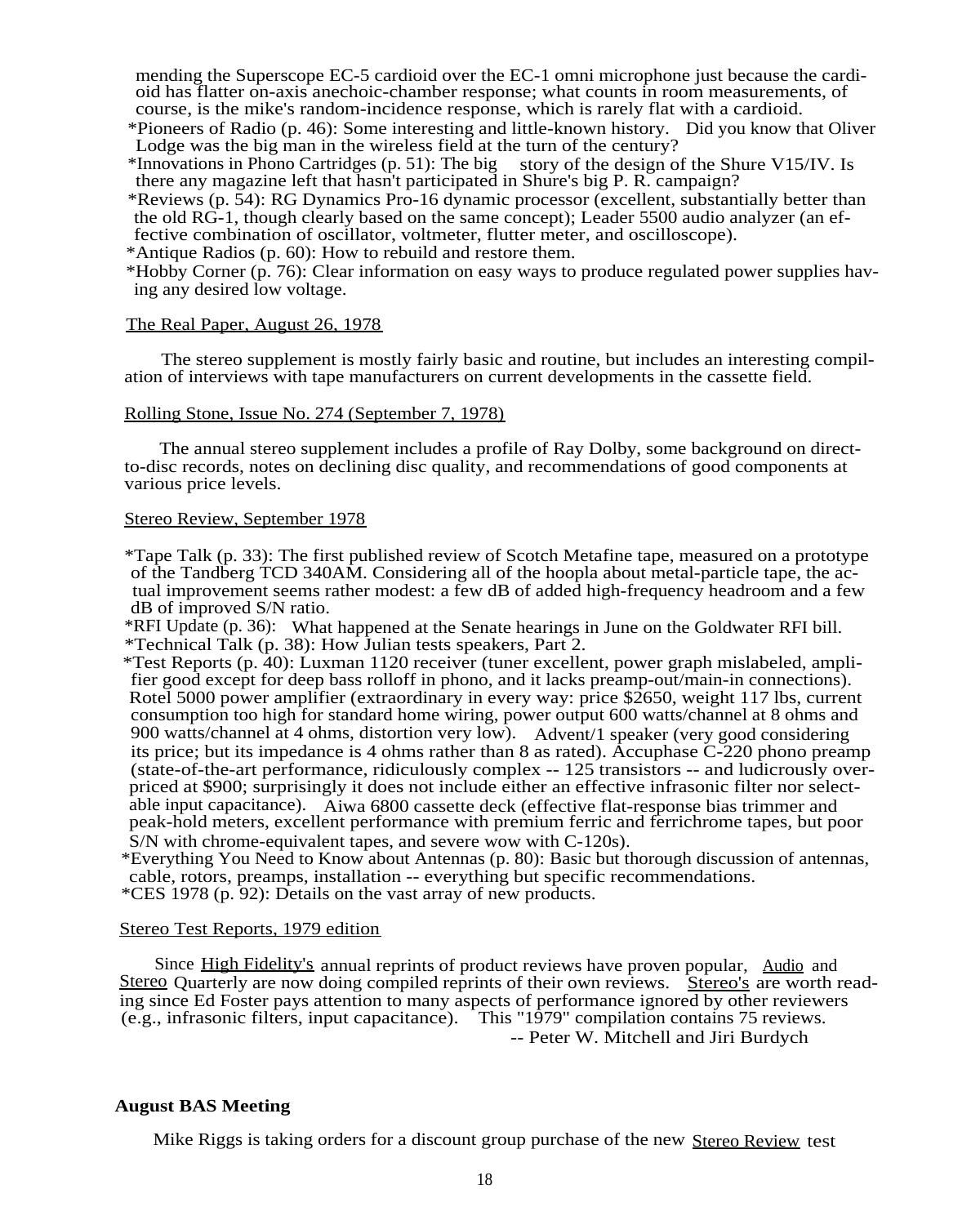record. If anyone knows how to obtain the test record produced by the German High Fidelity Institute, please let us know, as several members would like to get a copy. Mark Saklad reported that the RFI Panel has been inactive but will meet again before the next monthly BAS meeting. Dick Lewis reported that since the Audio Technology LED level display (usable either as a widerange peak-reading live/recording level meter or as an amplifier power display) is hard to find in stores, it can be ordered directly from the factory. Jim Brinton announced that the Sept. 5 edition of the Boston Phoenix will include a feature article on the BAS.

#### Meeting Feature: Series Twenty

In 1934 a young Japanese Christian founded Fouquin (Gospel) Electronics to supply P.A. speakers to churches. From that beginning grew Pioneer, the world's largest maker of hi-fi electronics, whose annual sales worldwide now approach a billion dollars. The products of Pioneer's factories are distributed in the U.S.A. under four brand names, by four different marketing organizations: Pioneer hi-fi components (U. S. Pioneer), Pioneer car stereo and Centrex mid-fi compacts and portables (Pioneer of America), TAD sound reinforcement and disco equipment (Technical Audio Devices), and Series 20 high-end audiophile components (Series Twenty). The newest of these is Series 20, and it was introduced at the August meeting by marketing manager Jim Teal, engineer Marty Zanfino, and representative Clayton Anderson.

Teal began by admitting that one of his first tasks is to unsell Pioneer's mass-market highvolume image and to communicate the high technology and quality of the Series 20 products. Despite coming from Pioneer's Tokyo factories, the Series 20 components will be marketed entirely independently from other Pioneer products in the U.S. They will be sold by specialist audio dealers who sell other high-end audiophile equipment, and it is expected that they will not be subjected to the competitive high-volume discounting that is common with Pioneer's standard line.

The Series 20 product line includes the C-21 low-profile preamp (\$390 list), U-24 switchbox with multi-way tape dubbing (\$200), D-23 electronic crossover (\$600), M-22 30-watt/channel Class A power amp (\$790), F-26 FM tuner (\$1000), F-28 tuner (\$690), M-25 120-watt power amp  $(1200)$ , and A-27 120-watt integrated amp  $(1250)$ .

The C-21 preamp is a stripped-down, low-flexibility design, with only one tape-monitor circuit, no headphone amp, and no tone controls, so much of its cost is in its parts. These include separately filtered and regulated power supplies for each channel, metal-film precision resistors throughout, polypropylene and polyester capacitors, and silver contacts on controls. The specs are suitably exotic, with harmonic distortion typically 0.005% and a maximum phono-stage output level exceeding 20 volts. A differential-input 7-transistor phono stage minimizes phono input interaction, and the preamp's one concession to flexibility is elaborate front-panel selection of input resistance and capacitance. The capacitance varies from 100 to 500 picofarads in 6 steps, and the resistance ranges from  $10K$  to  $100K$  ohms in 5 steps for moving-magnet cartridges plus a 100-ohm position for direct connection of high-output moving-coil pickups (e.g. , Satin, Dynavector). Zanfino's discussion of the desirability of adjusting the preamp's input impedance characteristics to provide the optimum load for the pickup led A1 Southwick to remark on the important requirement for Pioneer and other turntable makers to specify the capacitance of their arm wiring and signal cables. Zanfino responded that Pioneer tables -- both the last generation and the current models -- have a total arm and cable capacitance of 60 pF (75 pF for the forthcoming Series 20 carbon-fiber tonearm which comes with longer cables). Tom Holman announced that Audio's annual directory in October will include cable capacitance in its turntable listings.

Zanfino began his discussion of power amplifier design by pointing out that transistors are inherently non-linear at low levels, requiring a minimum base/emitter voltage difference of at least O. 6 volt just to turn the transistor on and make it conduct. Thus a pure Class-B amplifier exhibits crossover distortion where the signal passes through zero going from a positive to negative voltage. Conventional amplifiers use a small bias voltage on the output transistors to keep them turned on and out of this severe non-linearity. A purist approach is to use Class-A biasing, setting the bias about midway between zero and the maximum available power-supply voltage (the clipping voltage), so that the signal never goes through the non-linear region around zero. This ensures minimal distortion and in particular assures that the distortion decreases at low power levels; thus the lowest distortion is provided at the low power levels used in reproducing the subtlest details in musical sound. The Series 20 M-22 amplifier takes this approach, and with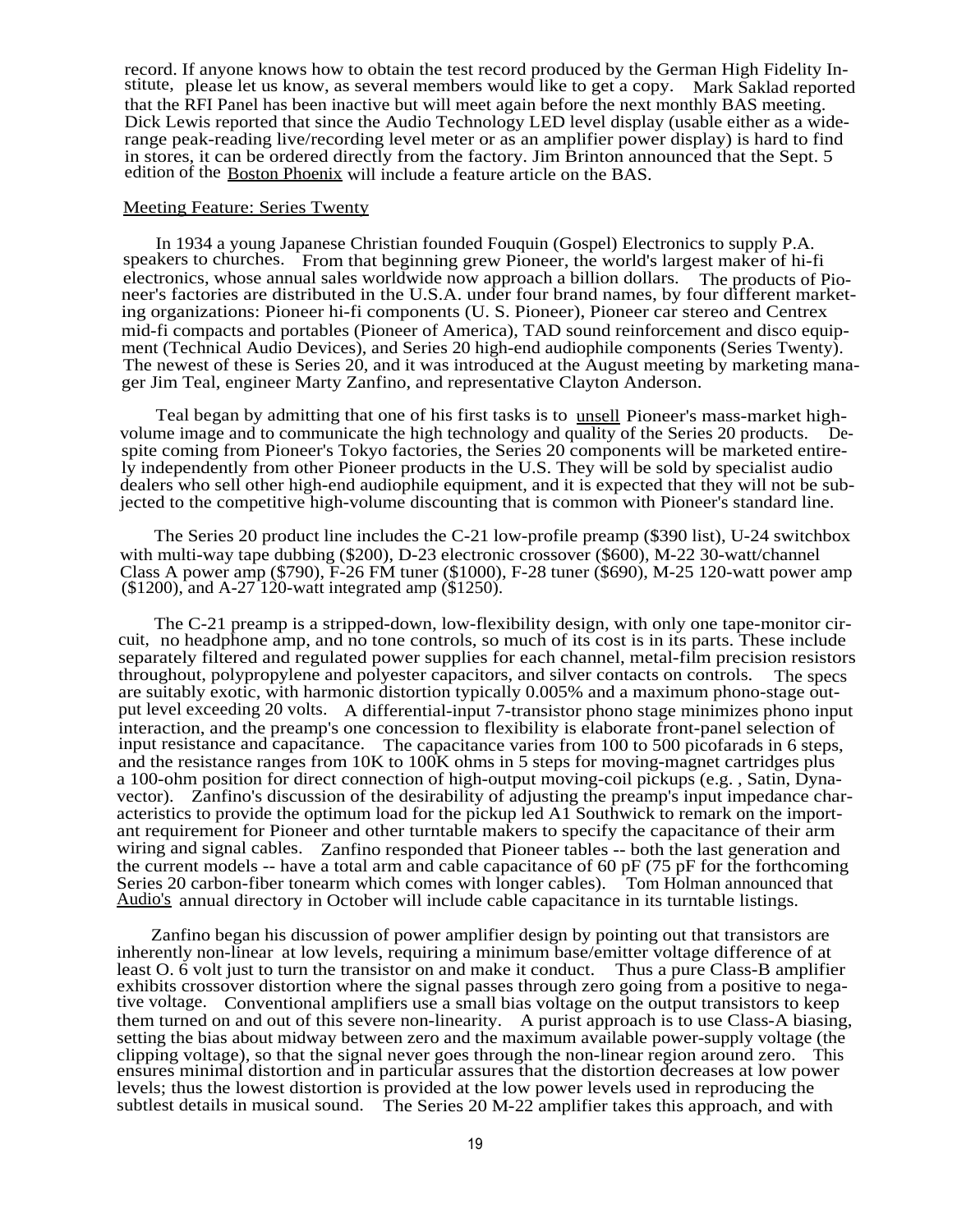high-efficiency speakers its sound is quite smooth and pure. But since the transistors are always conducting a lot of current, the amplifier has the size, weight, and cost of a 200-watt conventional amplifier.

A different approach is taken in the M-25 power amp, which is technically a Class-A/B amp since its output biasing is between that of Class A and that of Class B. But the bias is set considerably higher than the 0.6 volt used in most conventional AB amplifiers. Experience shows that average home listening levels commonly involve power levels in the 1 to 3 watt range, with higher levels reserved for peaks and climaxes. So the bias in the M-25 is set high enough to cause the output transistors to operate in Class A up to a 3-watt output power level and then in Class AB up to the rated 120-watt maximum level. Thus while the  $\hat{M}$ -25 can be thought of as a 120-watt Class AB amp, it is more appropriate to see it as a 3-watt Class A amp having 117 watts of headroom for peaks. Converting to decibels, this becomes a 5 dBW Class A output with an additional 16 dBW of Class AB headroom. Since it operates at low efficiency only at low-toaverage power levels and high efficiency at high power levels, its heat dissipation is not severe, so the M-25 employs the same heat-sinking and chassis as the 30-watt Class A M-22.

The M-22 and M-25 amplifiers are essentially "dual mono" amps, with separated circuitry and separate massive power supplies for each channel. Wideband design is part of the philosophy, with response extending down almost to DC and up to radio frequencies. In the case of the  $M-25$ this involved development of a new "ring-emitter" transistor. It is well known that small-signal transistors can easily produce excellent ultrasonic performance, but large power transistors conventionally have high junction capacitance and thus poor performance at very high frequencies; most power amps exhibit a distortion curve which rises with frequency. The ring-emitter is, in effect, a large number of wideband small-signal transistors constructed on a single silicon substrate and operating in parallel to gain the required power-handling capacity and speed. Thus the M-25 is specified to deliver 120 watts/channel at under 0.01% THD to beyond 30,000 Hz. Although only 30 dB of feedback is employed, the output impedance is kept low (damping factor high) through the use of heavy-gauge wire, copper bus bars, thick PC-board etching, etc. As evidence of the M-25 amplifier's freedom from TIM and slew-related distortions, Zanfino described a test involvin 90- and 92-KHz tones at full power; the 2-KHz IM distortion product was 76 dB down  $(0.016\%)$ .

Tuners. As we discovered in the BAS tuner clinic a couple of years ago, many tuners don't meet their specs in ordinary use because the center-tuning meter is not an accurate guide to the optimum tuning point for minimum distortion. Thus a major advantage of digital frequency-synthesis tuners is that they can't be mistuned; they will only tune to one frequency in each broadcast channel, so the designer is obliged to make the tuner deliver its specified performance at that fixed tuning point. The F-26 is Series Twenty's approach to providing exact tuning. A temperature-compensated 6.4 MHz quartz crystal oscillator is divided by 2 six times to yield an exact 0.1 MHz reference which gates a sampling circuit which is looking at the tuner's local-oscillator signal (whose frequency is 10.7 MHz above the frequency of the desired station). The sampling circuit extracts a 10-nanosecond bit of the local oscillator signal. If the latter is not an exact multiple of 0.1 MHz, then the sampled bit will be at a different phase in each successive cycle of the local-oscillator waveform, and the output of the sampler becomes a correction voltage used to tune the oscillator. Thus the tuner is incapable of being mistuned for more than a few seconds by its user; it automatically drifts into "lock" at an exact multiple of 0.1 MHz, with essentially the same accuracy as a digital frequency-synthesis tuner. A similar but not identical system is employed in the Pioneer SX-1980 receiver; no such system is in the top-of-the-line regular Pioneer tuner (TX-9500/ll), but one might be in the new regular-line Pioneer tuners which will be introduced next spring.

The F-26 tuner employs independent narrow and wide IF strips; the narrow IF contains four ceramic filters for maximum selectivity while the wide IF uses a SAW (surface acoustic wave) filter plus a Bessel filter. The SAW provides optimum group-delay for extremely low distortion in stereo, while the Bessel provides the out-of-band rejection (selectivity) that the SAW alone lacks. A monitor circuit continually assesses the potential interference from adjacent stations and automatically switches from wide to narrow IF as required; the switching is silent, with indicator lights on the front panel to reveal which mode the tuner is in at any time. In the wide IF mode the tuner's specs are extraordinary: under 0.05% THD and 84 dB S/N in stereo. Few tuners measure that well even in mono. The F-26 maintains this performance at input signal levels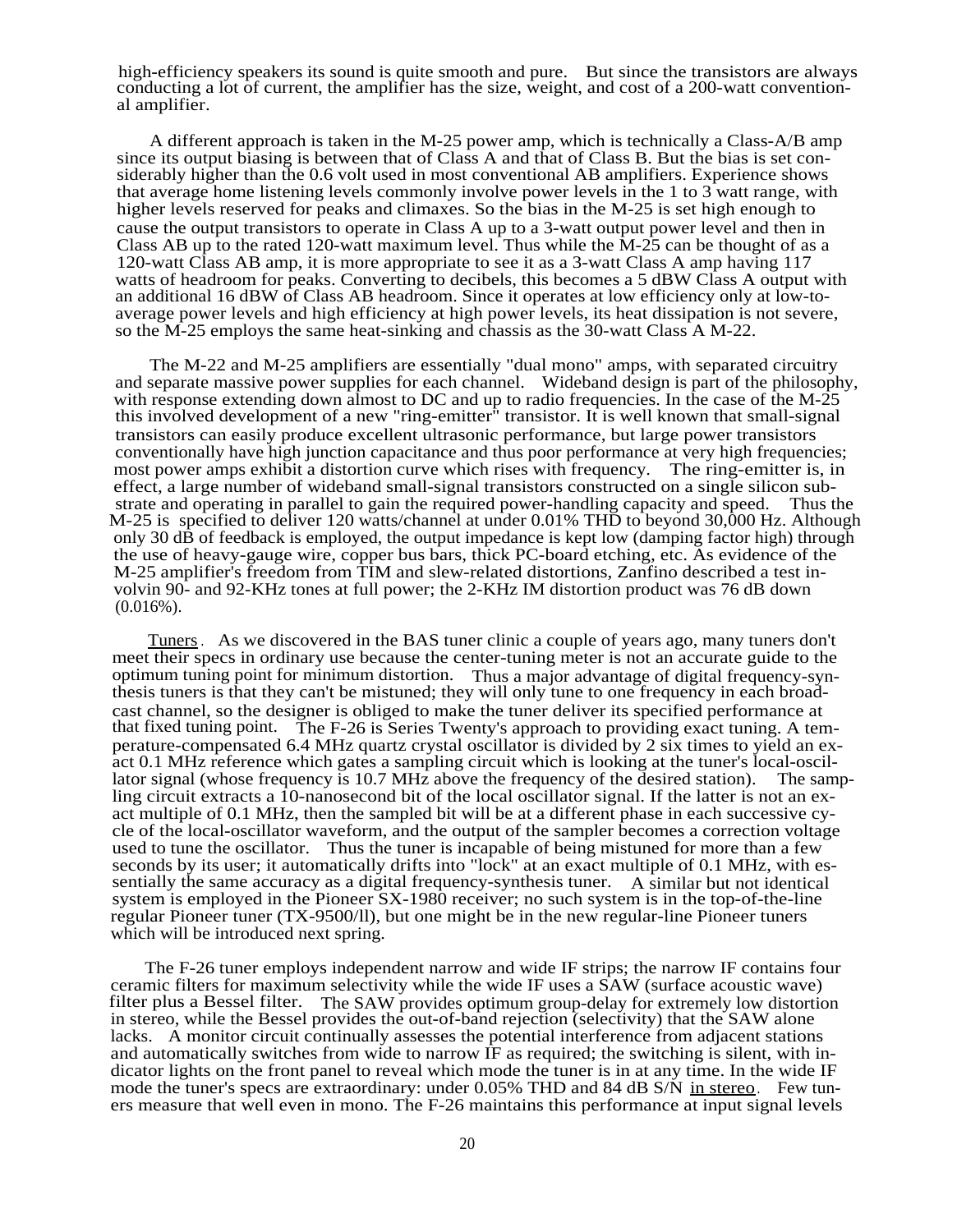from 80 dBf (3,000 microvolts) up to 120 dBf (550,000 microvolts), so it is tolerant of strong signals. However Zanfino did not know how immune the F-26 would be from cross-modulation at high signal levels.

The WBUR/WGBH interference problem was raised repeatedly by members. Many listeners hear faint modulations from WBUR's strong signal (90.9 MHz) superimposed on the sound of WGBH's weaker signal (89.7 MHz). It is usually assumed that this is due to the tendency of most Japanese tuners to overload and cross-modulate at signal levels above about 200,000 microvolts. But one member suggested that the problem may be traced to inadequate IF rejection, since many sharp filters of the kind used in FM IF strips have response ripples outside of the passband. Conventional specs don't reveal this; IF response curves commonly show the filter selectivity out to 400 KHz (0.4 MHz) away from the center frequency and no farther, so if the filter has poor rejection of signals 1.2 MHz away no one will know it. Zanfino did not know how the Series 20 tuners would perform in this respect. (And of course the tuner designers in Japan have no incentive to investigate this problem, since selectivity problems don't exist in Japan. There are only three FM stations in Tokyo. )

The detector circuit in the F-26 is a parallel-balanced linear detector -- two detector circuits tuned 3 MHz apart yielding a linear composite slope about 1 MHz wide. This wideband detector ensures good linearity and minimum phase shift over the portion of the detector slope that is actually used (about 250 KHz), yielding low stereo distortion and good tolerance of overmodulated broadcasts. Stereo decoding is done in a phase-locked loop IC with one unique feature: since the decoding depends on the 19 KHz stereo pilot tone, which could be contaminated by interference or noise or distortion components in the broadcast, a very high-Q narrow band filter is used to deliver a "clean" pilot to the decoding circuit. The resulting stereo separation is nearly 60 dB in the wide IF mode. Pilot cancellation (rather than filtering) is used to remove the 19 KHz pilot from the audio outputs, using a circuit which tracks and cancels the actual frequency and amplitude of the broadcast pilot (some pilot-cancellation schemes assume a nominal value which is not correct for all stations).

The F-28 tuner is similar in many ways to the F-26, but there are notable differences. One difference is in the tuning circuits: the front-panel tuning dial actually conceals a grid with a light shining through it to a detector; as the tuning dial pointer is moved the light striking the detector is modulated, and a counter circuit uses these modulations to divide down a reference signal; the result is phase-compared to the tuner's local oscillator signal and used to lock it on the desired tuning frequency. Like the F-26, the F-28 contains narrow and wide IF circuits, but the switching between them is manual rather than automatic.

In response to questions, Teal and Zanfino commented on Pioneer's high-polymer film tweeter, the \$1000 PCM disc system under development, the large carbon-fiber cone woofer marketed by TAD for use in very high sound level applications (discos and live rock concerts), and possible future Series 20 products such as an amplifier with switching power supply and a remarkable ribbon tweeter capable of high output and very linear response to 100 KHz. The ribbon tweeter's disadvantages include a strong external magnetic field and a high price tag (several hundred dollars).

Two accessory products complete the Series 20 array. The U-24 is a completely passive switchbox permitting selection of five inputs, three outputs (to power amps), and dubbing among four tape recorders with monitoring of any of them. The D-23 electronic crossover can be used for bi-amping, tri-amping, or even quad-amping. Each of its three crossover frequencies may be set to any of 11 crossover points (spaced at 1/3 octave intervals), and each of the high-pass and low-pass slopes may independently be set to either 6, 12, or 18 dB/octave, with each passband having a stepped level control which may be adjusted independently for each channel to compensate for asymmetric speaker placements. It appears to be easily the most versatile and precise electronic crossover on the market.

Natural Sound in Framingham has been selected as the first Boston-area dealer for Series 20 components.  $\overline{\phantom{a}}$  -- Peter W. Mitchell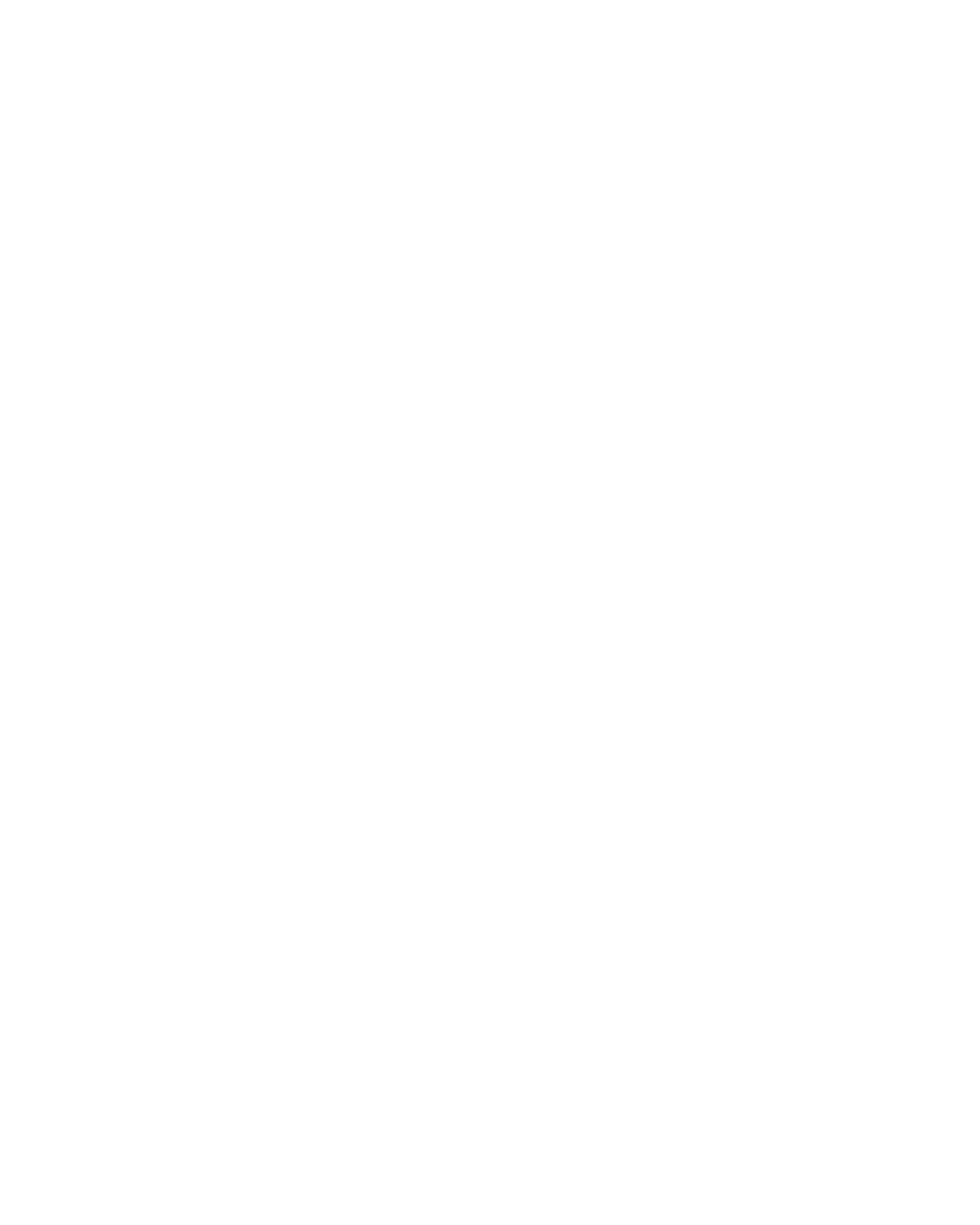October 1976 - September 1977

This guide is in the form of a table of contents covering Volume 5 of the Speaker. The following abbreviations are used: S - guest speaker, P - publication, N - short note, R - recommended recording. Certain regular features, such as "In This Issue" and "In the Literature" are omitted.

- Oct. N: Treasurer's Report (Zwicker)<br>1976 N: Sound Guard's Secret Ingredia
- 1976 N: Sound Guard's Secret Ingredient (see also 11/76, p. 8; 5/77, p. 5) (Sherwood)<br>No. 1 N: More on Phase/Phase/Phase Distortion (see 7/76, Pub.) (Shanefield)
- More on Phase/Phase/Phase Distortion (see 7/76, Pub.) (Shanefield)
	- N: Construction Hints ... -- on building speaker enclosures (Bauza)
		- N: BASF Leaves Recorded Music (Satz)
		- N: On the AR Tonearm (Bauza, Campos)<br>N: Damping, and the Shreve/Rabco Tonea
		- N: Damping, and the Shreve/Rabco Tonearm (see also 2/77, p. 10) (Shreve)<br>N: Where's Win ... (Williams)
		- N: Where's Win ... (Williams)<br>R: Notes from Japan: High Qua
		- R: Notes from Japan: High Quality Records (Sayanagi)<br>N: Book Review -- On Davis's Sound System Engineerin
		- N: Book Review -- On Davis's Sound System Engineering (Tyrrell)<br>N: ESS Mk. I Headphones -- a Listening Report (see also 12/76, p
		- ESS Mk. I Headphones -- a Listening Report (see also 12/76, p. 5) (Belot)
		- N: Full-range Heil Speaker Announced (Brinton)
		- S: Roy Cizek: Design of the Cizek Loudspeaker<br>P: Tape Machines for Stereo Field Recording. C
		- P: Tape Machines for Stereo Field Recording, Cary Lu
		- A Modified Version of the Dynaco PAT-5 (see also 1/77, pp. 6-7; 2/77, p. 10), Michael Riggs
- Nov. N: Feedback on the BSR FEW-III Equalizer (see also 4/76, pp. 13-14) (Sommerwerck, 1976 Zwicker)
- No. 2 N: WBUR Friends
	- N: George Szell Concerts Wanted (Miller)
	- N: Errata -- Lahti Switchbox (see also 5/76) (Sherwood)
	- N: Modification of the Pioneer RG-1 Dynamic Range Enhancer (Davis)
	- N: The Compleat Acoustic Suspension (see also 1/77, pp. 4-5; 3/77, pp. 3-4) (Graham)
	- N: TIM (see also 4/76, pp. 9-10) (Curl)<br>N: Licenses to Record in the UK (Garfin
	- N: Licenses to Record in the UK (Garfinkle)<br>N: Preamplifier Testing and Evaluation (see
	- Preamplifier Testing and Evaluation (see also 6/76, Pub.) (Mitchell)
	- N: Another Case for Room Equalization (see also 8/76, Pub. ; 12/76, p. 7; 5/77, pp. 9-10) (Puccio)
	- N: Sound Guard Revisited (see also 4/76, p. 4; 5/76, p. 4; 8/76, pp. 7-8; 10/76, pp. 3-4; 5/77, p. 5) (Sherwood)
	- N: Various Observations -- Bryston Pro 3, Grace 707, and AudioScene (Foster)
	- N: Sonex Loudspeaker (Puccio)
	- R: Record Reviews -- Jazz (Feinstein)
	- R: Record Reviews -- Classical (Sherwood, Mitchell)<br>R: Still More on the PCM Disc (see also 12/75, p.
	- Still More on the PCM Disc (see also 12/75, p. 5; 4/76, pp. 5-6; 7/76, p. 3; 8/76, p. 16; 5/77, p. 15) (Garfinkle, Kent)
	- S: Harold Beveridge: Design of the Beveridge Electrostatic Loudspeaker
	- S: Matti Otala, Mark Davis, et al: TIM Debate
	- P: A Survey of Speaker Drivers, Jim Nichol<br>P: The Grace 704 Damped Unipivot Tonearn
	- The Grace 704 Damped Unipivot Tonearm, H. Gallegos
- Dec. N: Victor Brociner (Brinton)<br>1976 N: Inflationary Dues and Don
- 1976 N: Inflationary Dues and Don'ts<br>No. 3 N: Berlin Audio (see also 2/7)
	- N: Berlin Audio (see also 2/76, p. 6; 4/76, p. 3; 6/76, p. 5; 7/76, pp. 203) (Brinton)
		- N: Dynaco Correction (see also  $11/76$ , p.  $17$ ;  $1/77$ , p.  $2)$  (Riggs)<br>N: Dokorder 8020 Dub-a-Tape Deck (McCarthy)
			- Dokorder 8020 Dub-a-Tape Deck (McCarthy)
			- N: An Improved Version of the KMAL Tone Arm (see also 3/76, Pub.; 4/76, pp. 11-12) (Riggs)
			- N: A Second Look at the Heil Headphones (see also 10/76, pp. i1-12) (Graham)
		- N: Old Colony Electronic Crossovers (see also 3/77, p. 3) (Sanders)
- 
- 
-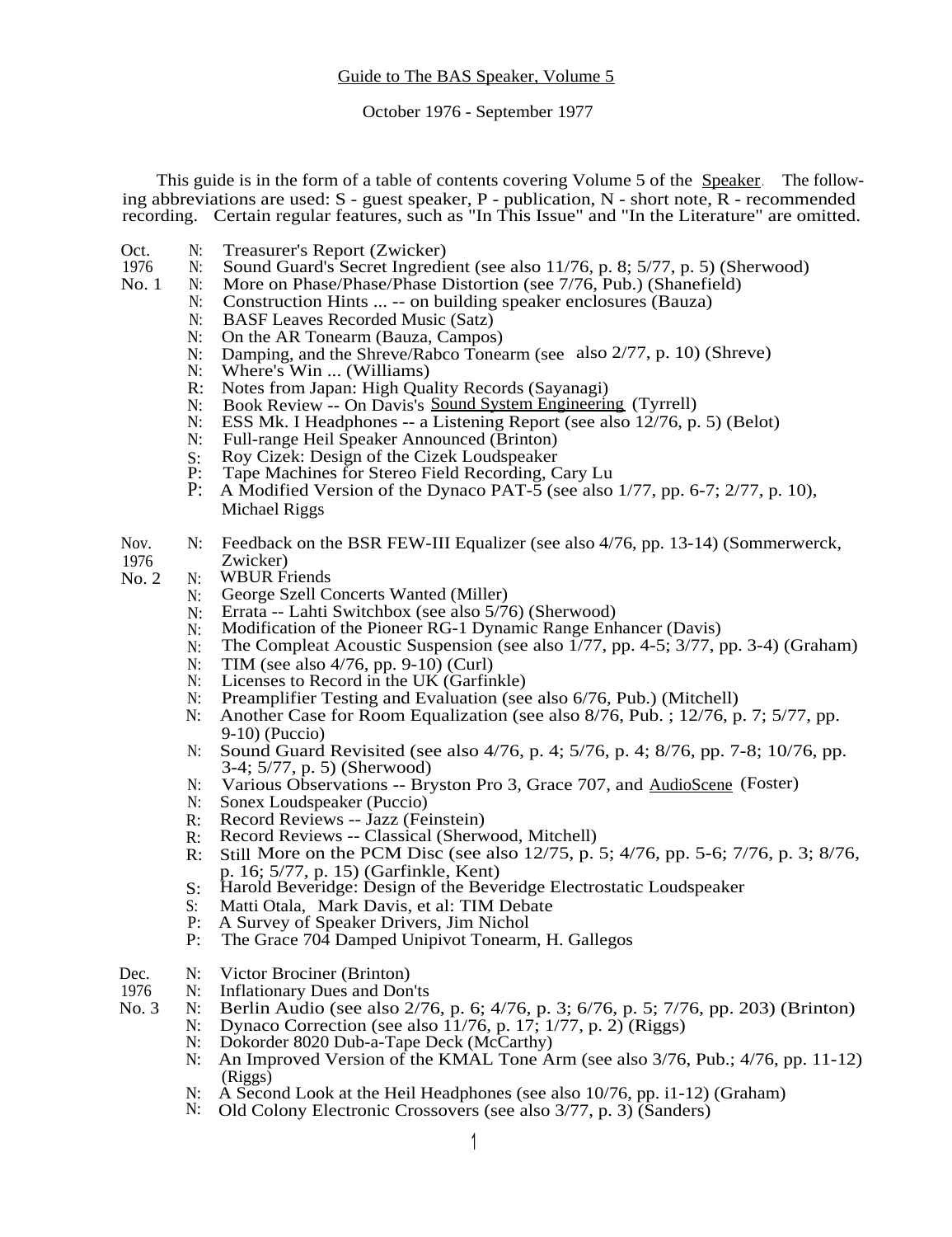- N: B&W and Beveridge Speakers (see also 3/77, pp. 405) (Puccio)
- N: DQ10 and SP3a-1 Modifications (Moy)
- N: RFI Problems (see also 3/76, pp. 3-4; 8/76, pp. 12-14) (Saeger)
- N: PLL, WONO, and Electrets (see also  $11/76$ , p. 17) (Hardin)<br>N: Equalization (see also  $8/76$ , Pub. :  $11/76$ , pp. 7-8:  $5/77$ , pp.
- N: Equalization (see also 8/76, Pub. ; 11/76, pp. 7-8; 5/77, pp. 9-10) (Puccio)<br>R: Records (Leeming, Shanefield, Garfinkle, Hardin)
- Records (Leeming, Shanefield, Garfinkle, Hardin)
- N: ABC's of Weighting (Kent)<br>N: The Cheapest Ambience Sy
- N: The Cheapest Ambience System in Town (Shanefield) S: A1 Groh, Roger Anderson, and Gary Rogers, of Shi
- A1 Groh, Roger Anderson, and Gary Rogers, of Shure Brothers: Phono Cartridge Design
- P: The McIntosh MC2205 and 2125 Power Amplifiers, Bob Graham
- Jan. N: Dynaco Correction Correction (see also 11/76, p. 17; 12/76, p. 4) (Stevens)<br>1977 N: Pygmalion -- the new Avery Fisher Hall (Riggs)
- 1977  $N:$  Pygmalion -- the new Avery Fisher Hall (Riggs)<br>No. 4  $N:$  Identity Crisis -- unsigned manuscript
	- N: Identity Crisis -- unsigned manuscript<br>N: Bargain Moving Coils? (Riggs)
		- Bargain Moving Coils? (Riggs)
		- N: Build Your Own Time Delay (Craig)
		- N: Setting the (Biggs) Record Straight (see also 11/76, p. 17) (Sampson)
		- N: Richmond Audio Society (Beagle)
		- R: Richmond Addio Society (Beagle).<br>R: Sheffield Produces a Winner -- The King James Version" (Foster)
		- N: The More Compleat Acoustic Suspension (see also 11/76, p. 4; 3/77, pp. 3-4) (Tyson, Allison)
		- N: Comments on the Modified PAT-5 (see also 10/76, Pub. ; 2/77, p. 10) (Van Alstine, Tucker, Riggs)
		- N: Periodicals: Good News and Bad -- Euro-Disc Gazzette, Leach Amplifier Newsletter, Audio-File
		- N: Parle Vous Hi-Fi? -- a reviewing style, with samples (Satz) S: Peter Mitchell: The 25th Japan Audio Fair
		- S: Peter Mitchell: The 25th Japan Audio Fair<br>P: A 16-Channel Programmed Delay Network.
		- P: A 16-Channel Programmed Delay Network, Robert Berkovitz and David McIntosh
		- Reviewing the Reviewers: A Comparison in Subjective Listening, John Puccio
- Feb. N: Otala vs. Davis -- tape of the meeting offered (see  $11/76$ , pp. 18-21)<br>1977 N: Fulton's Ark  $(7/77, p, 3)$
- 1977 N: Fulton's Ark (7/77, p. 3)<br>No. 5 N: Afka Records (see also 4/
	- N: Afka Records (see also  $4/77$ , p. 2) (Kent)<br>N: Advent Shows a Profit (Zwicker)
	- N: Advent Shows a Profit (Zwicker)<br>N: BAS Finances: Fiscal Year 197
		- N: BAS Finances: Fiscal Year 1975 and the Current Year to Date (Zwicker)<br>N: O Ouery (see also 12/76, p. 21) (Martin)
		- N: Q Query (see also 12/76, p. 21) (Martin)<br>N: Another Modification to the 814 Mike P
		- Another Modification to the 814 Mike Preamp (see also 8/75, Pub. ; 9/75, pp. 4-7) (White)
		- N: Information Swapping on Electrostatic Loudspeakers (White)
		- N: Three Mail-Order Firms Recommended (Sellman)
		- N: Chrome, Come Home
		- N: Whatever Became of Coboloy (Petite)
		- N: Five Brands of Tape Compared (see also 9/77, p. 9) (Sellman)<br>N: Sonus (Borden)
		- Sonus (Borden)
		- N: Phono Capacitance and Component Variations in the PAT-5 (Tucker)
		- N: Other Dyna-notes (see also  $10/76$ , Pub. ;  $1/77$ , pp. 6-7) (Riggs)<br>N: A Reply to Comments on Tone Arm Damping (see also  $10/76$  pp.
		- N: A Reply to Comments on Tone Arm Damping (see also 10/76, pp. 5-7) (Shreve)<br>S: David Hadaway: Design of the DB Systems Preamp
		- S: David Hadaway: Design of the DB Systems Preamp<br>P: Modifying the Rabco SI-8F Dean Slindee
		- Modifying the Rabco SL-8E, Dean Slindee
- Mar. N: Update ... Old Colony Crossovers (see also 12/76, p. 5) (Subka)<br>1977 N: Ortofon MC-20 "Grand Prix" at Japan Audio Fair (see also 1/77.
- 1977 N: Ortofon MC-20 "Grand Prix" at Japan Audio Fair (see also 1/77, p. 15) (Hafler)<br>No. 6 N: Still More on Acoustic Suspension (see also 11/76, p. 4: 1/77, pp. 4-5) (Grahar
	- N: Still More on Acoustic Suspension (see also 11/76, p. 4; 1/77, pp. 4-5) (Graham)<br>N: B&W Backtalk (see also 12/76 pp. 5-6) (Sherwood Borden Martin)
		- N: B&W Backtalk (see also 12/76, pp. 5-6) (Sherwood, Borden, Martin)<br>N: IDXL/ILBising: Avilyn Declining? (Mitchell)
			- N: UDXL/II Rising; Avilyn Declining? (Mitchell)<br>N: Atlanta Audio Project (see also 7/77 n 4) (Se
			- N: Atlanta Audio Project (see also 7/77, p. 4) (Sellman)<br>N: The Viennese Light Music Society (Woolard)
			- The Viennese Light Music Society (Woolard)
			- N: Accutrac and the Betamax PCM Adapter (Mitchell)<br>N: Zerostat (Sellman)
			- N: Zerostat (Sellman)<br>N: Bever DT-48 Head
			- Beyer DT-48 Headphones (Sellman)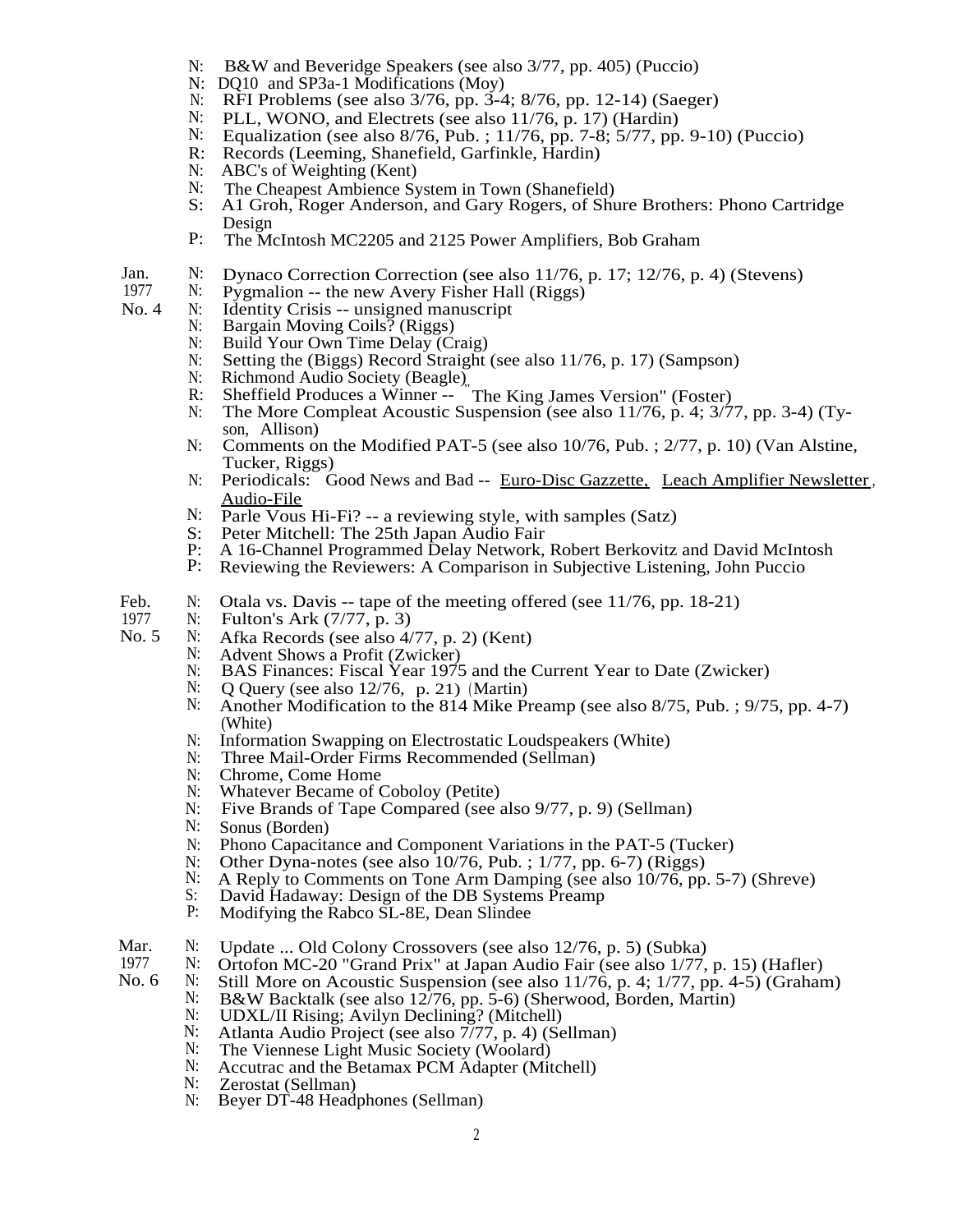- N: Yamaha v. Advent -- preamps compared (Best)
- N: The SAE Pop Suppressor: Not What We've Been Waiting For (see also 5/77, pp. 8- 9; 6/77, p. 4) (Satz, Stevenson)
- N: Ariston RD-11S Turntable (Thompson)
- N: In Search of the KEF Corelli (Beagle)
- N: Impressions of Two Sony Cassette Recorders -- TC-152SD and TC-177SD (Sellman)
- N: A Biamp Suggestion (Best)
- N: A Wire Guide to Cure Hi- Fi Rats Nests (Fulton)<br>S: Bruce Maier: Discwasher Products (see also 7
- S: Bruce Maier: Discwasher Products (see also 7/77, pp. 6-8)<br>P: The Audio Research SP-4 Preamp. Collins Beagle
- P: The Audio Research SP-4 Preamp, Collins Beagle<br>P: Listening With Your Eyes: Hi-Fi Specifications (
- Listening With Your Eyes: Hi-Fi Specifications (see also 7/77, p. 11), Alvin Foster
- Apr. N: Mea Culpa -- errata (see 2/77, pp. 3-4; 3/77, pp. 16-20)
- 1977 N: BAS Telephone Directory -- announcement
- No. 7 N: New England Conservatory Summer Workshops<br>N: Washington, D. C., Hi-Fi Show (Uhryk)
	- N: Washington, D. C., Hi-Fi Show (Uhryk)<br>N: Old Colony Pink-Noise Filter (see also
		- Old Colony Pink-Noise Filter (see also 7/77, p. 13) (Berger)
		- N: Sound Concepts on the AR Delay System (see also 1/77, Pub.) (Cohen)
		- N: Adding Dolby Deemphasis to Your Dyna FM-5 (Sellman)<br>N: Have It Your Way (Puccio)
		- Have It Your Way (Puccio)
		- N: B&O 3000 Turntable (Berger)
		- N: De-Humming WGBH (Kent)
		- N: Decca Mk.  $VI/Formula 4 (Curley)$ <br>N: A Pair of Duals, and a Look at the
		- A Pair of Duals, and a Look at the H/K ST-7 (see also 8/77, p. 6) (Shedd)
		- R: Richardson Records (Riggs)<br>R: Recordings of Interest (Lars
		- Recordings of Interest (Larsen)
		-
		- N: "The Audio Critic" Debuts (Stevenson)<br>N: Book Reviews -- Fundamentals of Mus Book Reviews -- Fundamentals of Musical Acoustics and Dictionary of Electronics (Best)
		- $N:$  Reviewing the Reviews -- Hi-Fi Choice (see also 5/77, p. 4) (Martin)
		- N: Kits for Sale impedance bridge (see also 4/77, Pub. )
		- S: John Allen: Master-Antenna TV Systems<br>S: Mitchell Cotter: Geometrical Problems o
		- S: Mitchell Cotter: Geometrical Problems of Phonograph Reproduction P: Measured Input Impedances of Twenty-Six Phono Preamplifiers (see a
		- P: Measured Input Impedances of Twenty-Six Phono Preamplifiers (see also 11/75, Pub. ), Tomlinson Holman
		- P: A Simple Impedance Bridge, Mark Davis<br>P: Why You Need a High-Pass Filter, Tomli
		- Why You Need a High-Pass Filter, Tomlinson Holman
- May N: Elections -- announcement<br>1977 N: The "Shop Talk" Bicycle (
	- The "Shop Talk" Bicycle (see also 7/77, pp. 3-4)
- No. 8 N: Ark Records (see also 2/77, pp. 2-3) (Zwicker)<br>R: Ark Comments (McGovern)
	- R: Ark Comments (McGovern)<br>N: For Your Library ... (see a
		- For Your Library ... (see also 4/77, p. 14) (Tooley)
		- N: And for Your SME -- damping adaptor
		- N: The Record Sleeve Habit (Berger)<br>N: Chemistry Lesson -- Sound Guar
		- Chemistry Lesson -- Sound Guard (see also  $10/76$ , pp. 3-4;  $11/76$ , p. 8) (Grant)
		- N: How to Keep a Discwasher Damp (Sanders)<br>N: Tone Arm Alignment in Four Easy Steps (
		- N: Tone Arm Alignment in Four Easy Steps (see also 4/77, p. 20) (Kent, Cotter)<br>N: SAE 5000: Snap, Crackle and Pop (see also 3/77, pp. 7-8; 6/77, p. 4) (Camp
		- SAE 5000: Snap, Crackle and Pop (see also 3/77, pp. 7-8; 6/77, p. 4) (Campos)
		- N: Equalization: A Debate with Three Sides (see also 8/76, Pub. ; 11/76, pp. 7-8; 12/76, p. 7) (Puesan, Beagle)
		- N: Audio Systems More Perfect Than Live Music ? (see also 12/76, p. 6) (Beagle)
		- N: Is a Pre-Pre-Preamp for You? (Vincent)
		- N: KEF 104aB Speakers (see also 3/77, pp. 9-11) (Foster)
		- R: "Rough Trade Live" Direct-to-Disc Album (Foster)<br>N: Two Views of the Snell Loudspeaker (Disend, Ranco
		- N: Two Views of the Snell Loudspeaker (Disend, Rancourt)<br>N: Beveridge Speakers: A Minority Report (Beagle)
		- Beveridge Speakers: A Minority Report (Beagle)
		- R: Discs for Drum Sounds (Shanefield)<br>N: PCM Records. Chapter XXV (see
		- PCM Records, Chapter XXV (see also 12/75, p. 5; 4/76, pp. 5-6; 7/76, p. 3; 8/76, p. 16; 11/76, p. 11) (Beagle)
		- R: Review of Two Four-Channel Tapes (DiCamillo)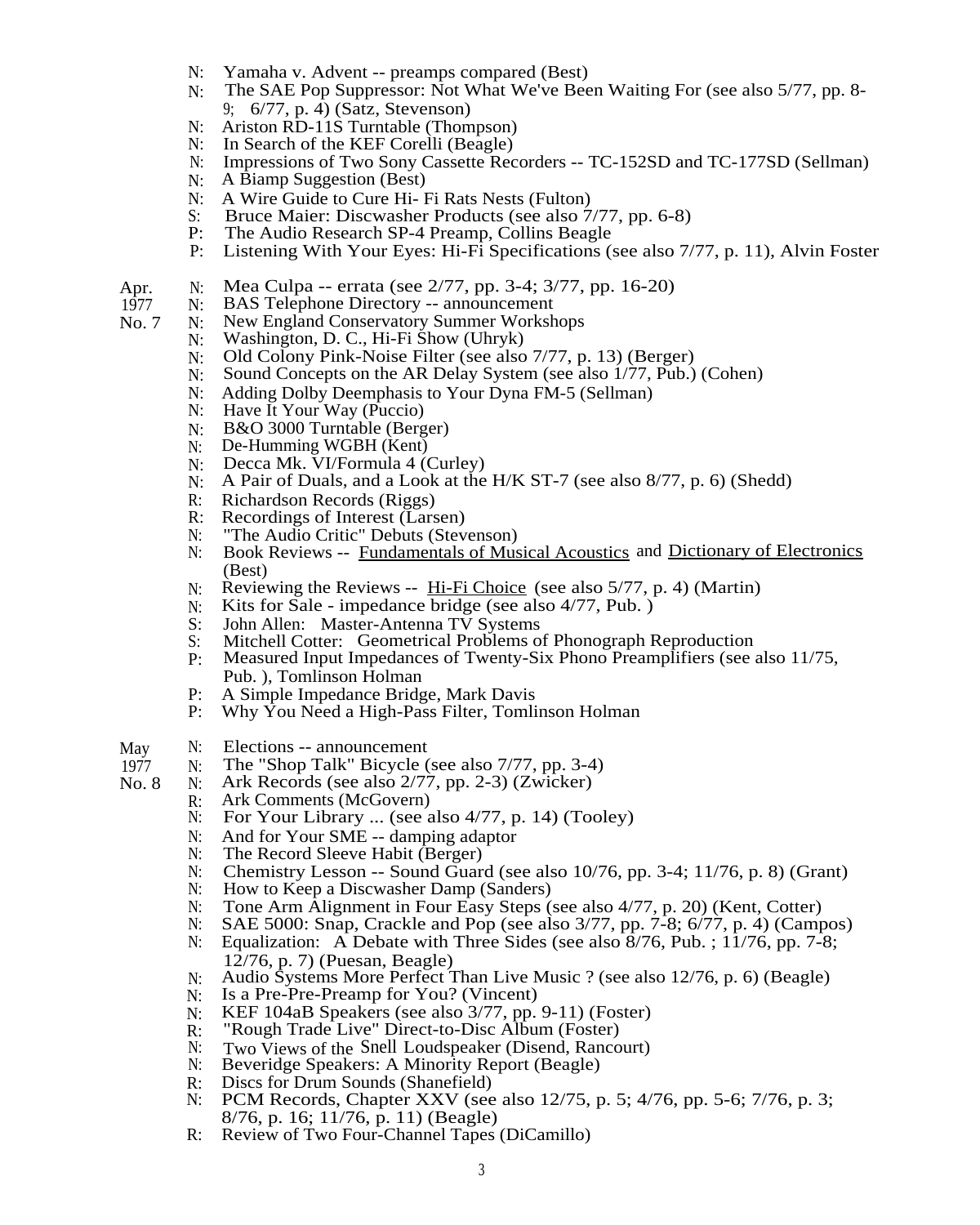- N: Tips, Quibbles, and Queries -- Soundcraftsmen phono overload, power needs, lowcap cable, and record rumble (Valzaquez, Bauza, Kalil, Graham, Riggs)
- S: John Naab: Genesis Loudspeakers
- S: Henning Moller: Phase Distortion<br>P: The Audio/Pulse 1 Digital Delay 3
- The Audio/Pulse 1 Digital Delay System (see also  $8/76$ , pp. 20-23;  $8/77$ , p. 11), Gerald Larsen
- P: Shure M615AS Equalization Analyzer, David Glasser
- P: Musical Frequencies, David Ranada
- June N: Elections, Constitution and Bylaws<br>1977 N: A Warning on Sound Affair (see al.
- 1977 N: A Warning on Sound Affair (see also 9/77, p. 4)<br>No. 9 N: Ampex Stereotape Rises Again (Mitchell)
	- Ampex Stereotape Rises Again (Mitchell)
		- N: The Other Side of the Story --  $C<sub>1</sub>O<sub>2</sub>$  tape (Mitchell)
		- N: The Other Side of Phonograph Disc Error (see also 4/77, pp. 18-21) (Kent)<br>N: The Limits of Slew Rate (see also 11/76, pp. 18-21; 7/77, Pub.) (Kent)
		- The Limits of Slew Rate (see also  $11/76$ , pp. 18-21;  $7/77$ , Pub.) (Kent)
		- N: User Equipment Reports --- SAE 5000 (see also 3/77, pp. 7-8; 5/77, pp. 8-9), Denon, Supex, and Sonus cartridges compared (see also 9/77, pp. 9-11), Magnepan MG-U, dbx 157 (Grant, Feldman, McCoy, Sanders)
		- N: More Equipment Observations -- Superscope EC-1 mike, cassette recorders compared (see also 9/77, p. 9), AR and Pioneer TX-6500 tuners compared, preamp sound (see also 7/77, pp. 8-9; 9/77, p. 12) (Griesinger)
		- R: Record Reviews -- Sheffield Lab 5, and others (Hill, Foster, McCoy)
		- S: Victor Campos and Max Wilcox: AR Live vs. Recorded Demonstration; Making Recordings
		- P: A New Technique for Phonograph Reproduction, Discwasher, Inc.
- 
- July N: Renewals for 1977-78 -- announcement (Zwicker) 1977 N: Ark Record Sales (see also 2/77, pp. 2-3) (Zwick 1977 N: Ark Record Sales (see also 2/77, pp. 2-3) (Zwicker)<br>No. 10 N: New Boston Area Transportation Coordinator
- N: New Boston Area Transportation Coordinator
	- N: Caveat Emptor -- ESS (Herberg)
	- N: FCC-CB-Congress ... and YOU (see also 3/76, pp. 3-4; 8/76, pp. 12-14) (Berger)
	- N: Shop Talk Bicycle is Rolling (see also 5/77, pp. 2-3) (Slindee)
	- N: Dixie Hi-Fi/Custom Hi-Fi Now Circuit City (Boyer)
	- N: Update: Atlanta Audio Project/Michael Humphries (see also 3/77, p. 5) (Sellman)
	- N: Incredible Breakthrough? -- Barcus-Berry AudioPlate (Berger)<br>N: Star Wars and Sound Concepts (Brinton)
	- Star Wars and Sound Concepts (Brinton)
	- N: Pioneer Bids for Audiophile Market (Mitchell)
	- N: Speculation -- Quad servo-ESL (Lipshitz)<br>N: Ball Brothers Reply to Maier (see also 3
	- N: Ball Brothers Reply to Maier (see also  $3/77$ , pp. 17-18;  $7/77$ , pp. 7-8) (Friebel)<br>N: And a Response from Maier (see also  $3/77$ , pp. 17-18;  $7/77$ , pp. 7-9) (Maier)
	- And a Response from Maier (see also 3/77, pp. 17-18; 7/77, pp. 7-9) (Maier)
	- N: And Finally, a Response from the Author of the Meeting Summary (see also 3/77, pp. 17-18; 7/77, pp. 7-9) (Zwicker)
	- N: Controlling Test Parameters (see also 6/76, Pub. ; 6/77, p. 10; 9/77, p. 12) (Foster)
	- N: Is There Front-to-back Information in Stereo? (Ranheim)
	- N: Avoiding Consciousness of Loudspeakers (Shanefield)<br>N: "Techno-freak"? (see also 3/77, Pub.) (Hill)
	- N: "Techno-freak"? (see also 3/77, Pub.) (Hill)<br>N: Looking for a "Best Buy" in Audiophile Maga
	- N: Looking for a "Best Buy" in Audiophile Magazines? (Mitchell)<br>N: Quality Control? -- Sony TC-355 (Berger)
	- N: Quality Control? -- Sony TC-355 (Berger)<br>N: Public Education in High Fidelity (Androve
	- Public Education in High Fidelity (Androvette)
	- N: Old Colony Pink-noise Filter -- Update (see also 4/77, pp. 4-5) (Berger)
	- N: Open Reel (!) Crolyn (see also 9/77, p. 8) (Sellman)<br>S: Richard Levine: Interface Sound-Reinforcement Lou
	- Richard Levine: Interface Sound-Reinforcement Loudspeakers
	- P: A Comparison of Eight Low-Priced Receivers, Alvin Foster and Wally Swanbon
- Aug. N: Errata (see also 6/77, pp. 3-4, 11; 7/77, Pub.)<br>1977 N: BAS Elections -- announcement
- N: BAS Elections -- announcement
- No. 11 N: A Passive Radiator Subwoofer (Nichol)
	- N: Many Negative Thoughts on Rolling Your Own Speakers (Nichol)
		- N: Western Technologies Reference 2S Loudspeaker (Fretz)
		- N: Harman/Kardon ST-7 (see also 4/77, p. 11) (McCoy)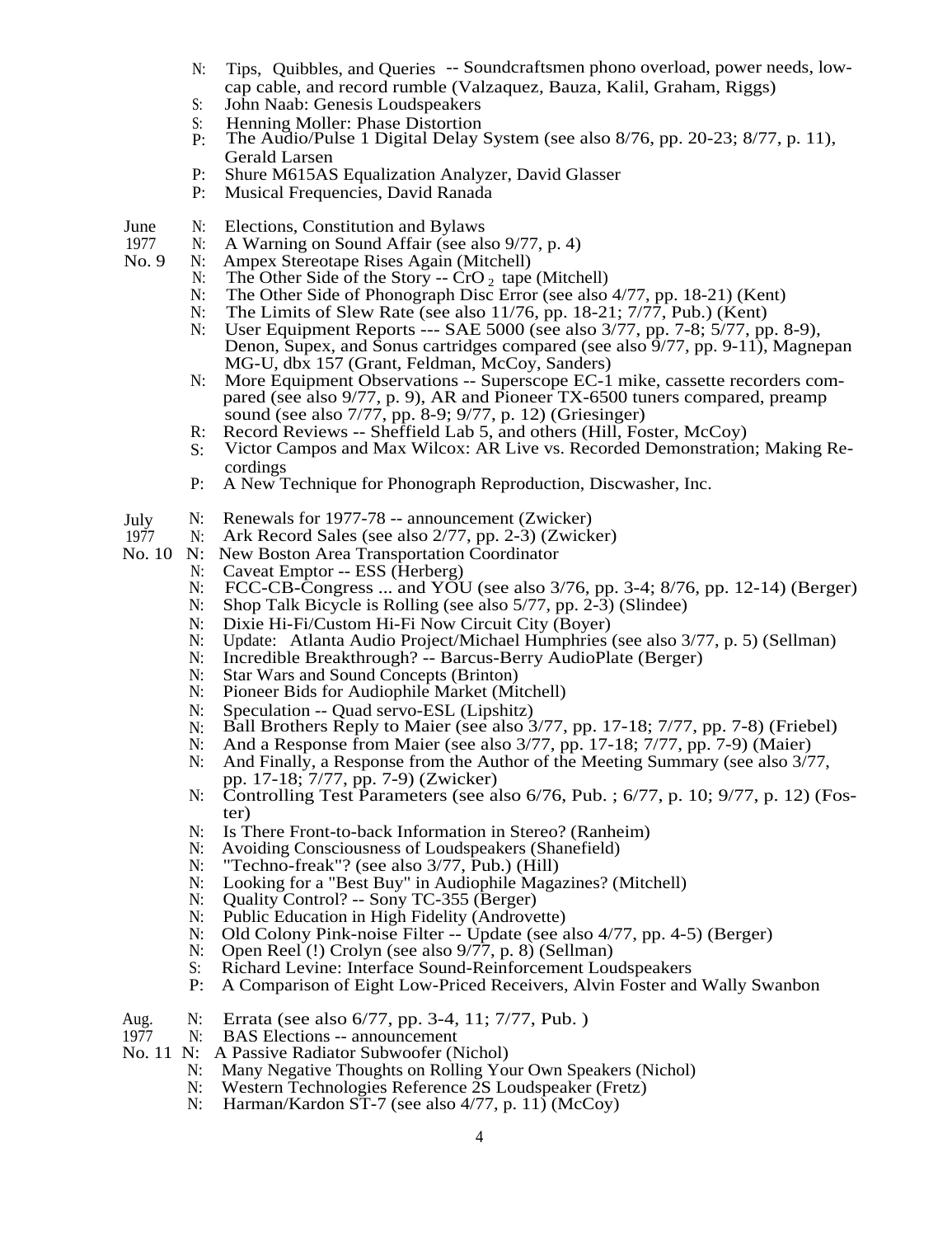- N: Fergus Fons and Formula 4 (see also  $5/76$ , Pub.;  $8/76$ , pp.  $10-11$ ) (Borden)<br>N: More on the Formula 4 (see also  $4/77$ , p.  $20$ :  $5/77$ , pp.  $6-8$ ) (Williams)
- More on the Formula 4 (see also  $4/77$ , p. 20;  $5/77$ , pp.  $6-8$ ) (Williams)
- N: Damping the Black Widow (Miller)<br>N: Disctraker and the Phoenix/Graha
- Disctraker and the Phoenix/Graham Damper (see also 3/77, pp. 19-20) (Mallory, Graham)
- N: Effects of Spatiality on Musical Tones (Lilley)<br>N: More on Audio/Pulse (see also 5/77, Pub.) (G
- N: More on Audio/Pulse (see also 5/77, Pub.) (Gallegos)<br>N: Soundcraftsmen Equalizer with Sound Concepts Delay I
- N: Soundcraftsmen Equalizer with Sound Concepts Delay Unit (Hardin)<br>S: Frank Van Alstine: Modifications for Better Sound
- S: Frank Van Alstine: Modifications for Better Sound<br>S: Peter Mitchell, Bob Berkovitz, and Mark Davis: L
- Peter Mitchell, Bob Berkovitz, and Mark Davis: Linear-Phase Loudspeakers (see also 9/77, Pub.)
- Sept. N: Audio Dimensions Preamp (Rogers)<br>1977 N: Audio Forum Offer (Bertoglio)
	- N: Audio Forum Offer (Bertoglio)
- No. 12 N: Old Sound Museum (Akell)
	- N: Legal Matters -- Mr. Audio and The Sound Affair (see also 6/77, p. 2) (Belot)<br>N: DiscTraker: In the Groove (see also 6/77, Pub.) (Kilmanas, Martin, Puccio)
	- N: DiscTraker: In the Groove (see also 6/77, Pub.) (Kilmanas, Martin, Puccio)<br>N: Add a Line-Level Input to Your Portable Cassette Recorder (Leonard)
	- Add a Line-Level Input to Your Portable Cassette Recorder (Leonard)
	- N: Tape Topics -- chrome tape (see also 7/77, pp. 13-14), DAK tape (see also 2/77, p. 7), cassette decks (see also 6/77, p. 9) (Sellman)
	- N: Equipment Reviews -- Denon and Grado cartridges (see also 6/77, p. 5), Linn Sondek, McIntosh C-28 (see also 6/77, p. 10; 7/77, pp. 8-9), Fried B vs. LS3/5A, Sequerra tuner, dbx 124, Aiwa 1250, Nakamichi 350, KEF 139 transmission-line woofer (Feldman, Juch, Freeman, Reiter, Seto, Sommerwerck, Sellman, Shuster)
	- R: Down the Street with Philips (Schroeger)<br>R: Kriptic Kritique (Bauza)
	- R: Kriptic Kritique (Bauza)
	- S: Mark Davis: Audibility of Phase Shift (see also 8/77, pp. 18-26)<br>P: Commentary on Peter Mitchell's Time Synchrony Presentation (
	- P: Commentary on Peter Mitchell's Time Synchrony Presentation (see also 8/77, pp. 18-26), Mark Davis
	- P: Guide to the BAS Speaker, Volume 4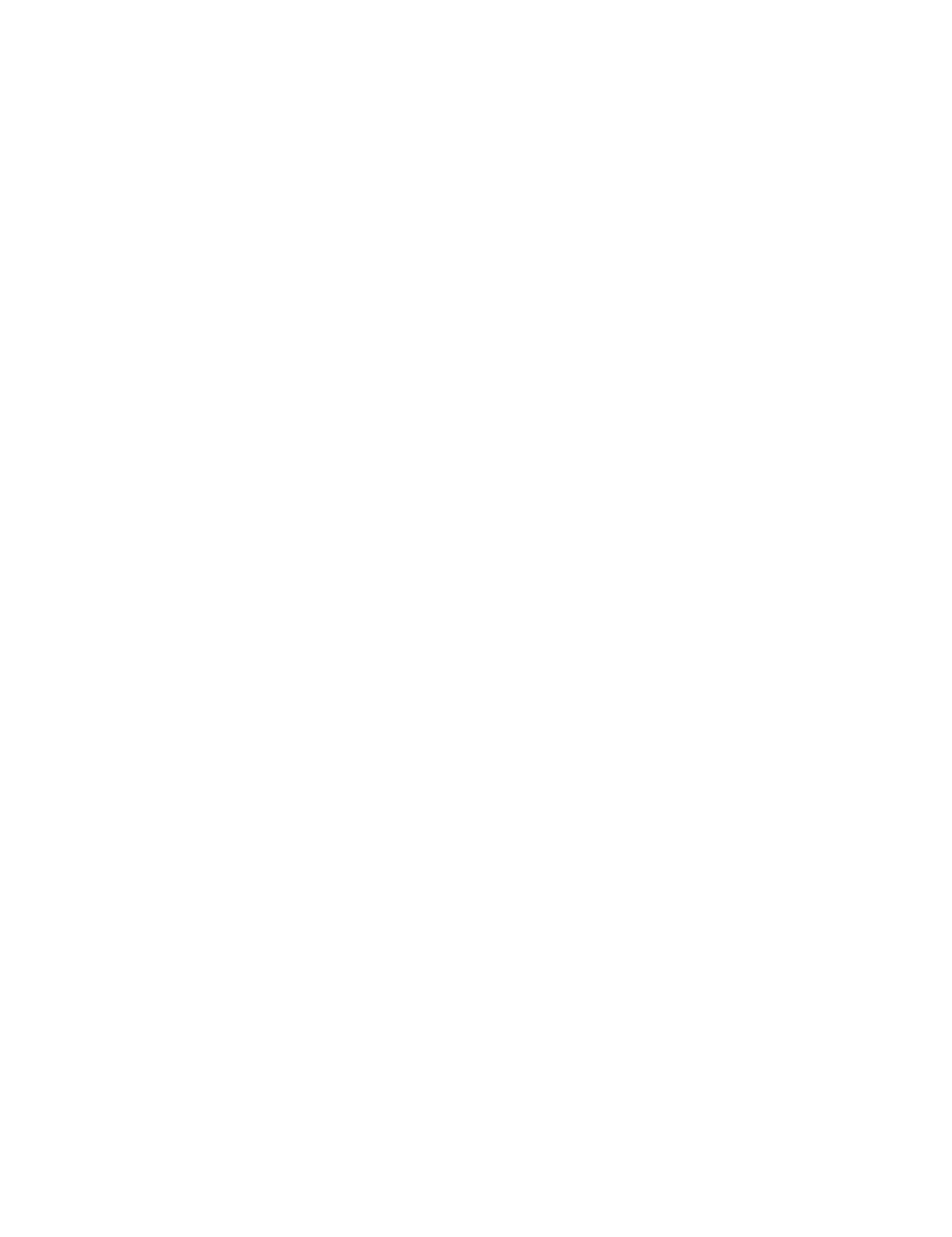The Boston Audio Society does not endorse or criticize products, dealers, or services. Opinions expressed herein reflect the views of their authors and are for the information of the members.

A Publication of the BAS

## Notes on the Atlanta IHF Show

## Paul M. Karagianis

I attended the IHF Show at the Georgia World Congress Center and at the Hyatt Regency in Atlanta on its last two days and would like to comment on the exhibits that I found interesting prior to my running out of time. I missed quite a few of the over 250 exhibits, but may be able to fill in some of the blanks in another member's report.

Bear in mind that any subjective judgments by me are just as biased or unfair "due to circumstances beyond the manufacturer's control" as anyone else's. "Most commonly used" components are mentioned for those who believe the manufacturer uses the best, as opposed to whatever he gets handed to him at the door.

The best systems that I have heard have all been the result of prolonged matching of components, combined with careful room tuning, so I was not surprised to find that nobody achieved S.O.T.A. sound. Attendance seemed rather low, compared to the CES shows for example, possibly because of people adopting a wait-and-see attitude toward this first IHF attempt, and partly because of the imminent Chicago show. If true, it's a shame, because most of the manufacturers came off as typically friendly, rabid audiophiles, who just happened to be banging out equipment on the side. There was little intrusion by the Boom/Screech, disco, fast-buck, and ear-bleedingloud elements. And, thank God, no CB.

Apt was A/B'ing its new Holman-designed preamp against the Levinson (ML-2's, JC-2's and LNP-2's were the most common choices among high-end manufacturers not in the preamp business) on a "typical home type" system: Shure V15-III/Grace 707/Kenwood KD-500/Dyna ST-400/ Snell Type A's. (Snells and Dahlquists seemed about evenly popular with the non-speaker manufacturers.) A small majority of the roughly 5 percent who could tell the preamps apart preferred the Apt. Given the carefully designed features, I believe Apt has succeeded in its goal of offering a practical (i.e., useful at a fair price) alternative to some of the more esoteric (blood curdlingly expensive wires with gain) designs.

Acoustat demonstrated the "Monitor," which seemed to fulfill its claims of offering improved horizontal and vertical dispersion, higher SPL, more dynamic range, less cabinet coloration, and less "wall proximity effect" as opposed to the "X." Your "X's" can be upgraded for around \$700. Supporting equipment was Denon 103/Grace 707 (the Grace arms were edging out the Formula 4's for most popular arm)/Linn Sondek table or Van Alstine modified Sonus Blue/JH Audiolab arm (not a JH Formula 4)/Denon table into a Levinson JC-2 (Acoustat recommended -- "I got one at home" -- not a gift). Thaedra was on site as was a loaner, and an Apt was still being tuned for appraisal as of the last day.

Audio Research Corporation . None of the reviews I've read of the 1976 CES show mention ARC, which is odd, for their T-IIIa/tri-amped D-150 set-up was stunning. I don't consider it subjective to call it "best display of '76," since they had the only display with listeners wandering around in an obvious state of shock. Equipment displayed in Atlanta was too extensive to list. Highlights were the D-350 (everybody seemed to be using different amps, so there's no "most popular amp," but the D-350 seemed to go over very well), the D-110 (several folks we trust consider this ARC's current best sounding amp, by a hair), MCP-2 head amp (tentatively due out in October) and, the most drooled-on device at the show, the SP-6 tube (Amperex 12AX7A's) preamp. Bandwidth claimed to extend from below 1 Hz to beyond  $100$  kHz, with the usual minute distortion up to 62 Volts out. Extensive attention paid to high-quality parts, multiple regulated power supplies, etc., plus looks you'd like to take to your senior prom. ARC used T-1D's and Fulton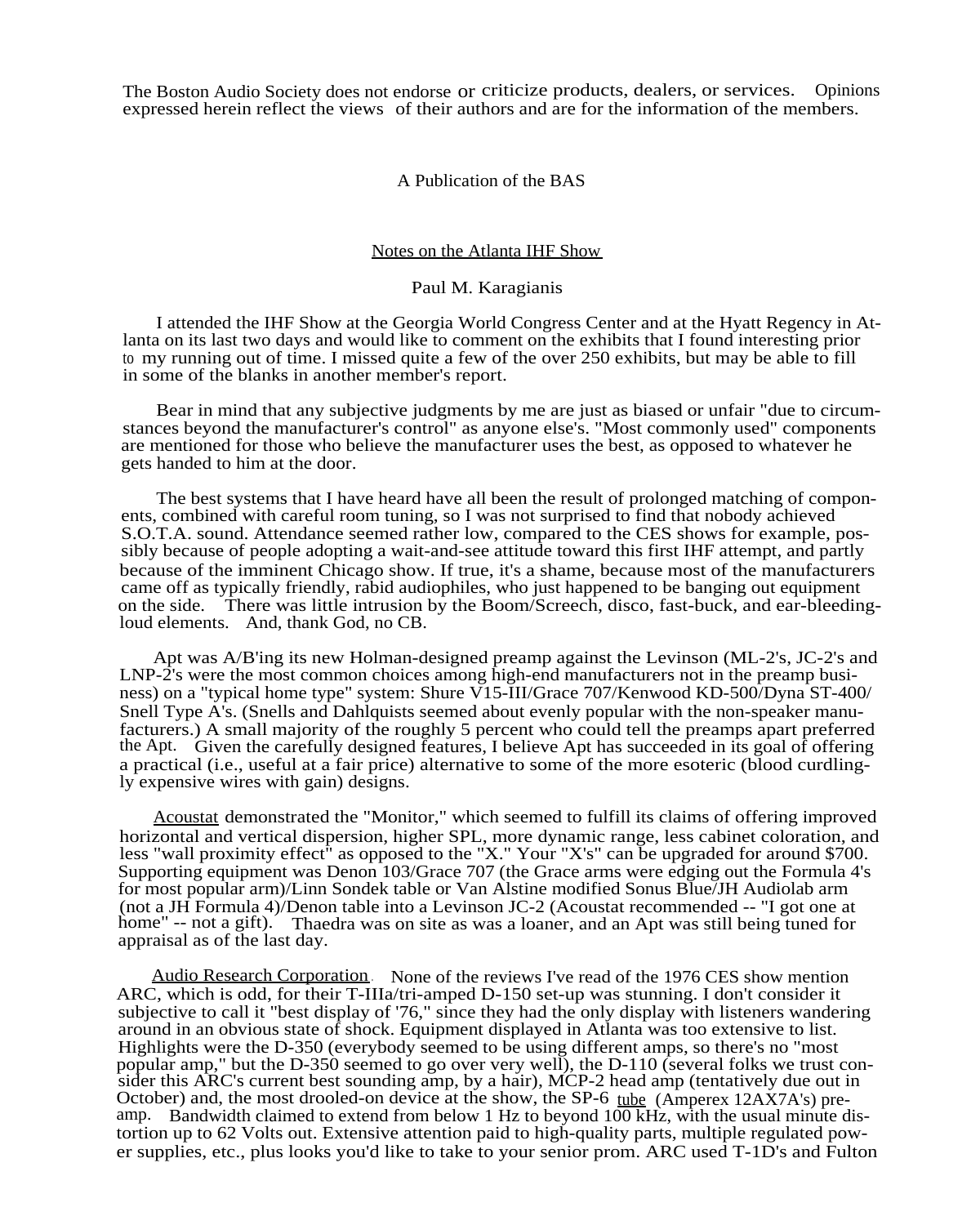J-Mod-PAH's, plus Fulton cable and EMT cartridges. I was too busy gawking at the SP-6 to really notice the rest of the chain. Yes, your SP3-anything can be upgraded (option "available in July," check with factory) to an SP-3B, although there is some question whether a 3B is sonically identical to a 6.

Audionics had equipment damaged in shipment (I missed the sound demo). They displayed their new LK-1 turntable, which is designed to provide the best possible sound for about \$329. These folks are familiar with the Sondek (Sondeks, Denons, and Micro Seikis seemed to dominate the show) and Thorens 126 tables, and seem to be pretty confident. Yes, they know all about overhang, VTA, capacitance effects, mats and using the same arm/cartridge for listening tests. I've been promised delivery of one in late July and will send in a comment.

They were using a Berning EA2-150 amp and had a faceplate for their BA2-150, which is the same thing with a stiffer power supply and a much faster digital biasing circuit for the tubes in this hybrid design. They consider the Berning superior to their own CC-2, which just received a very good review in The Audio Critic. Incidentally, my own Berning is much more "liquid" (as opposed to the "dry" sound Holt mentioned in Stereophile) after having the power supply electrolytics paralleled with .25 µF mylars and 10,000 pF polystyrenes. Mine is one of two amps with hand-made boards as opposed to the other twenty-eight with "real" boards, and is prone to act up in ways the others don't. Berning has tried the mylars only and remains skeptical.

Beveridge was using a GAS Sleeping Beauty (by far the most popular cartridge with the high end groups)/ADC arm/Micro Seiki/HAPI-1 preamp. They seemed unhappy with the room -- most manufacturers at the Hyatt found their rooms atrocious -- and I heard nothing to contradict Holt's summation that these can be pretty poor: if mis-installed.

DB. Ortofon MC-20/Shreve Rabco/Sony 2251/and their own electronics into a set of Dahlquists. DB now offers a cartridge loading kit for \$18 that has Y-connectors and color coded RCA plugs with a variety of polystyrene capacitors and a loading resistor for certain moving-coils. Until preamp manufacturers consistently provide a way to insure proper loading, something like this seems to be a necessity for most of us.

Dahlquist. Ortofon SL-15E/Black Widow/Linn Sondek/and their own preamp and crossover into Luxman 3045's. They also had the Kenwood L-07M's and the Van Alstine amps, but seemed happiest with the 3045's "when the damn things work right." These were running non-mirrorimaged DQ-10's with their sub-woofers. I've heard several DQ-10 (mirror imaging is well worth the effort)/3045 combinations and liked them a lot. The 3045's seemed to have more than enough power for me, but I'm not big on TTS. They're a bargain used, but are a pain to bias and tend to run hot. If they need biasing more than three or four times a year, the predriver tubes may need changing.

Dayton-Wright has a new, cheaper model out that I missed until the last minute. All I remember is a Bryston amp and one of the better sounds at the show. These looked like full range electrostats (no piezos), and I didn't see anything unusual, such as gas bags. Sorry I didn't have longer.

Discwasher. Some other manufacturers I spoke with mentioned that they considered the Smog-Lifter Cables pretty good performers for the money. Discwasher also makes the Goldapters, which are in-line male/female gold-plated RCA jacks containing various capacitive and resistive networks, which, like the DB, are to be used for cartridge loading.

Dynaco demonstrated the Dynasty Silver Anniversary line. They now have a model A-100 speaker (\$250 each) that, given a very loud, clean drum solo and the benefit of that oddly bright, clear solid-state sound, had a most "in the room" quality. Using ADC-ZLM/Dual 721/PAT5 BiFE T/416-C100.

Electro Research Audioptics, Inc . mated the Matsushita strain gauge cartridge to the "Kinetic Preamplifier," an approximately \$1500 combo that has nine factory-set adjustments to give an optimal amplitude/phase characteristic. Each cantilever is matched to the preamp. If yours breaks, they say they can provide an exact replacement without resetting the preamp. They used their A75V1 Class A amp (the Navy gun-turret radar/computer interface job) into a mysterious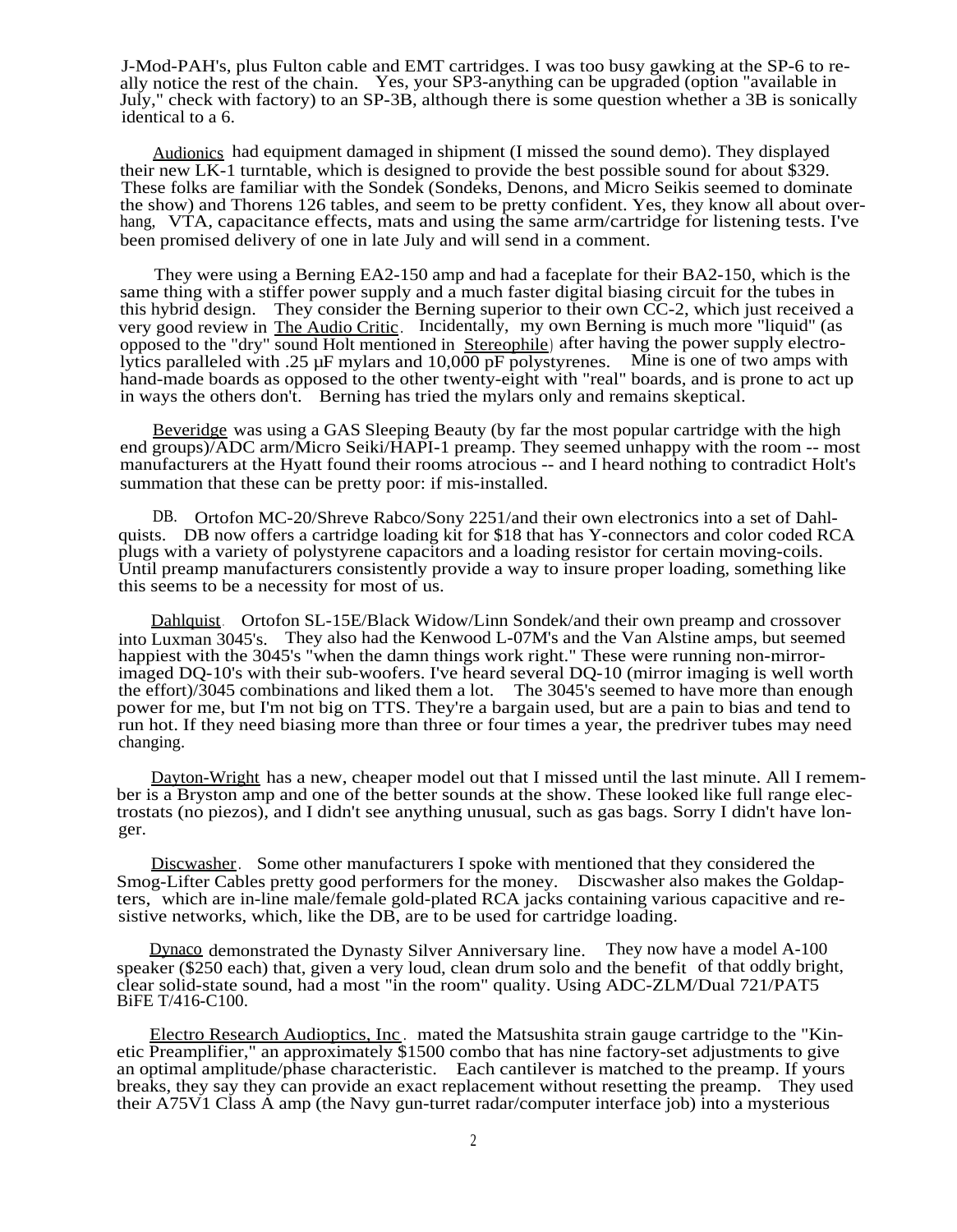pair of "7-year-old things" with several normal looking dynamic drivers in what looked like a homemade 7 to 9 cubic foot plywood box. Whatever all this stuff was, it worked very well.

ESS now carries the full Dynavector line. The main system was a Dynavector 20B and DV-505 arm into Accuphase electronics driving the TRANSAR/atd system. The HF Heil element was doing a remarkable job on the mostly jazz recordings I heard on three visits. The main point to the Heil woofer, as I understand it, is to provide improved driver blending with the Heil tweeter. Aside from looking like a cutaway model of the Leaning Tower of Pisa, the Heil woofer wasn't blending in any better than an AR-3a woofer, which is what it sounded like. Actually, AR woofers are okay with me, especially since they don't cost \$3500, so I hope ESS was just having a rotten weekend. (Peter Mitchell has noted that the ESS woofer is not an Air Motion Transformer, just multiple cones resonating in free air. This is a peculiar approach with no obvious advantage. I hope AR was just having a rotten weekend. -- MR)

FMI. Fulton MC cartridge/headshell leads/Technics arm and table/Entre head amp/Bravura J/ARC-350/line cord/cables/J-Mod-PAH. This and the PAH set-up at ARC were the favorite systems for me and the three people I compared notes with. We all own J's, so assume personal preference weighed heavily with us here. This system wasn't as convincing as other J's (including PAH's) we've heard, but no other system at the show seemed to come close. The cartridge is a conical MC running around \$200+. All Fulton leads (headshell/line/speaker) are designed (a) to minimize distortion, and (b) to minimize information loss. Most people acknowledge the aural superiority of Goldens over El Cheapo's. The older Fulton line cord is so much better at (a) that the difference is obvious even with ear plugs in on the numerous tube/transistor permutations I've tried it on. The new stuff (still \$23.50) is subtly (to me) better than the old at (a) and significantly better at (b). If \$23.50 sounds like a lot for a piece of wire, all I can say is that 1 consider it by far the best bargain at the show. By the way, this wire vindicates Julian Hirsch, who has been comparing amps and preamps to (pre-Fulton) "straight wires with gain" for years. I've heard some of that stuff and agree: it's pretty cruddy-sounding.

Tone arm leads are in the works, but not yet available. The Bravura "J" preamp was this season's model (now sold with a cartridge-matched input stage); a further revised model with a different name is anticipated. I've used several on different systems and find it hard to trust anything that gets itself mugged by a ratty PAS-2 on otherwise decent systems. Anything used by Fulton can be considered highly recommended in the context of the J system. (Note the rave Stereophile review on the Verion. FMI definitely used the Entre for a reason.) Results with speaker leads depend on the amp and speaker characteristics; FMI now has eight models priced from \$45 to \$235. The new ARK recording "Tricia" was highly praised here and at the Hyatt.

Hafler. If you've been waiting for your DH-101 to slowly turn sour after reading issue 5 of The Audio Critic, relax. Hafler claims the sample tested had a bad solder connection and is now back up to par. Their integral head amp is due out fall of '78 for \$75. Gain is 20 dB at 120 Ohms input impedance or 34 dB at 30 Ohms. Soldering seven wires is required for the DH-101. You can use it elsewhere if you have a "well filtered"  $\pm$  15 to 18 Volt DC at 25 mA power supply. Despite an erratic RIAA response and tacky mechanical problems, the DH-101 does indeed sound better than the umpteen preamps I've compared it to, except for the Berning FET/tube hybrid, which may (or may not) come out in the next year at three times Hailer's kit price. Check out the reviews in Absolute Sound, Stereophile, Audio Critic, et al. The DH-101 is a consistent killer.

Infinity demonstrated the QRS system, supported by Bascom King's exotic hybrid electronics, and the air bearing turntable. Infinity had a huge, well-isolated room for this system. Everybody I talked to seemed disappointed in the ORS. Overall resolution wasn't that good, but we could detect none of the characteristics we associate with intrusive electronics in the signal chain. Our criticisms were different from those voiced in the review in Stereophile, and we suspect that the QRS can deliver several varieties of lousy sound if set up incorrectly. Given the room and supporting chain, if the factory gets results this mediocre after three days, good luck to the consumer.

The table was very wide, with an L-shaped arm tracking tangentially . The short (less than 3") part of the L contained the cartridge head, with the larger part of the L mounted in a plexiglas tube (with an air bearing) stretching away from the platter along the rear of the base. Quoted price was around \$650, which seems awfully low for a device with the claimed low mass, friction, resonance, and tracking error that this has.